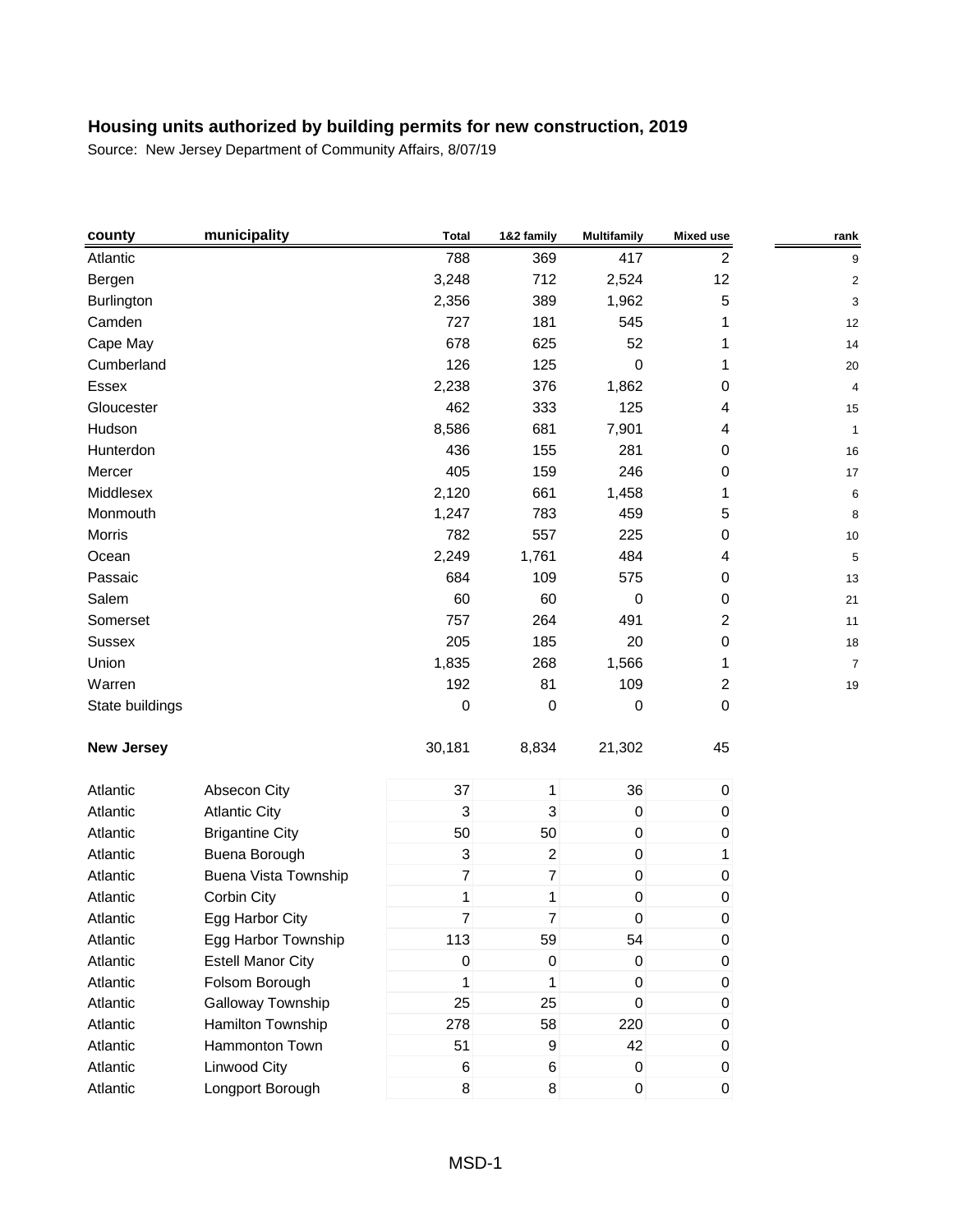| county   | municipality              | <b>Total</b>     | 1&2 family              | <b>Multifamily</b> | <b>Mixed use</b> | rank |
|----------|---------------------------|------------------|-------------------------|--------------------|------------------|------|
| Atlantic | Margate City              | 77               | 70                      | $\overline{7}$     | 0                |      |
| Atlantic | Mullica Township          | 4                | 3                       | $\mathbf 0$        | 1                |      |
| Atlantic | Northfield City           | 59               | 1                       | 58                 | 0                |      |
| Atlantic | Pleasantville City        | 3                | 3                       | $\mathbf 0$        | 0                |      |
| Atlantic | Port Republic City        | $\boldsymbol{0}$ | $\mathbf 0$             | $\pmb{0}$          | 0                |      |
| Atlantic | Somers Point City         | 4                | 4                       | $\pmb{0}$          | 0                |      |
| Atlantic | Ventnor City              | 38               | 38                      | $\mathbf 0$        | 0                |      |
| Atlantic | Weymouth Township         | 13               | 13                      | $\pmb{0}$          | 0                |      |
| Bergen   | Allendale Borough         | $\boldsymbol{2}$ | $\overline{a}$          | $\boldsymbol{0}$   | 0                |      |
| Bergen   | Alpine Borough            | 5                | 5                       | 0                  | 0                |      |
| Bergen   | Bergenfield Borough       | 20               | 20                      | $\boldsymbol{0}$   | 0                |      |
| Bergen   | Bogota Borough            | 123              | 5                       | 118                | 0                |      |
| Bergen   | Carlstadt Borough         | 11               | 5                       | 5                  | 1                |      |
| Bergen   | Cliffside Park Borough    | 70               | 49                      | 21                 | 0                |      |
| Bergen   | Closter Borough           | 8                | 8                       | $\pmb{0}$          | 0                |      |
| Bergen   | Cresskill Borough         | 12               | 12                      | $\boldsymbol{0}$   | 0                |      |
| Bergen   | Demarest Borough          | 15               | 15                      | $\boldsymbol{0}$   | 0                |      |
| Bergen   | Dumont Borough            | 137              | $\bf 8$                 | 129                | 0                |      |
| Bergen   | Elmwood Park Borough      | 2                | $\overline{c}$          | $\boldsymbol{0}$   | 0                |      |
| Bergen   | East Rutherford Borough   | 35               | $\mathsf 0$             | 35                 | 0                |      |
| Bergen   | Edgewater Borough         | 194              | 38                      | 156                | 0                |      |
| Bergen   | Emerson Borough           | $\overline{2}$   | $\overline{c}$          | $\mathbf 0$        | 0                |      |
| Bergen   | <b>Englewood City</b>     | 221              | 1                       | 220                | 0                |      |
| Bergen   | Englewood Cliffs Borough  | 12               | 12                      | $\pmb{0}$          | 0                |      |
| Bergen   | Fair Lawn Borough         | 189              | 61                      | 128                | 0                |      |
| Bergen   | Fairview Borough          | 140              | 12                      | 128                | 0                |      |
| Bergen   | Fort Lee Borough          | 90               | 42                      | 48                 | 0                |      |
| Bergen   | Franklin Lakes Borough    | 78               | 78                      | $\mathbf 0$        | 0                |      |
| Bergen   | <b>Garfield City</b>      | 36               | $\overline{\mathbf{4}}$ | 32                 | 0                |      |
| Bergen   | Glen Rock Borough         | 8                | 8                       | $\mathbf 0$        | 0                |      |
| Bergen   | Hackensack City           | 738              | 2                       | 736                | 0                |      |
| Bergen   | Harrington Park Borough   | 89               | $\overline{c}$          | 87                 | 0                |      |
| Bergen   | Hasbrouck Heights Borough | 5                | 5                       | $\pmb{0}$          | 0                |      |
| Bergen   | Haworth Borough           | $\overline{4}$   | $\overline{\mathbf{4}}$ | $\boldsymbol{0}$   | 0                |      |
| Bergen   | Hillsdale Borough         | 3                | $\sqrt{3}$              | $\pmb{0}$          | 0                |      |
| Bergen   | Ho-Ho-Kus Borough         | $\overline{c}$   | $\overline{2}$          | $\mathbf 0$        | 0                |      |
| Bergen   | Leonia Borough            | 12               | $\pmb{0}$               | 12                 | 0                |      |
| Bergen   | Little Ferry Borough      | $\,6$            | 6                       | $\pmb{0}$          | 0                |      |
| Bergen   | Lodi Borough              | 3                | 3                       | $\mathbf 0$        | 0                |      |
| Bergen   | Lyndhurst Township        | $\overline{7}$   | $\overline{7}$          | $\mathbf 0$        | 0                |      |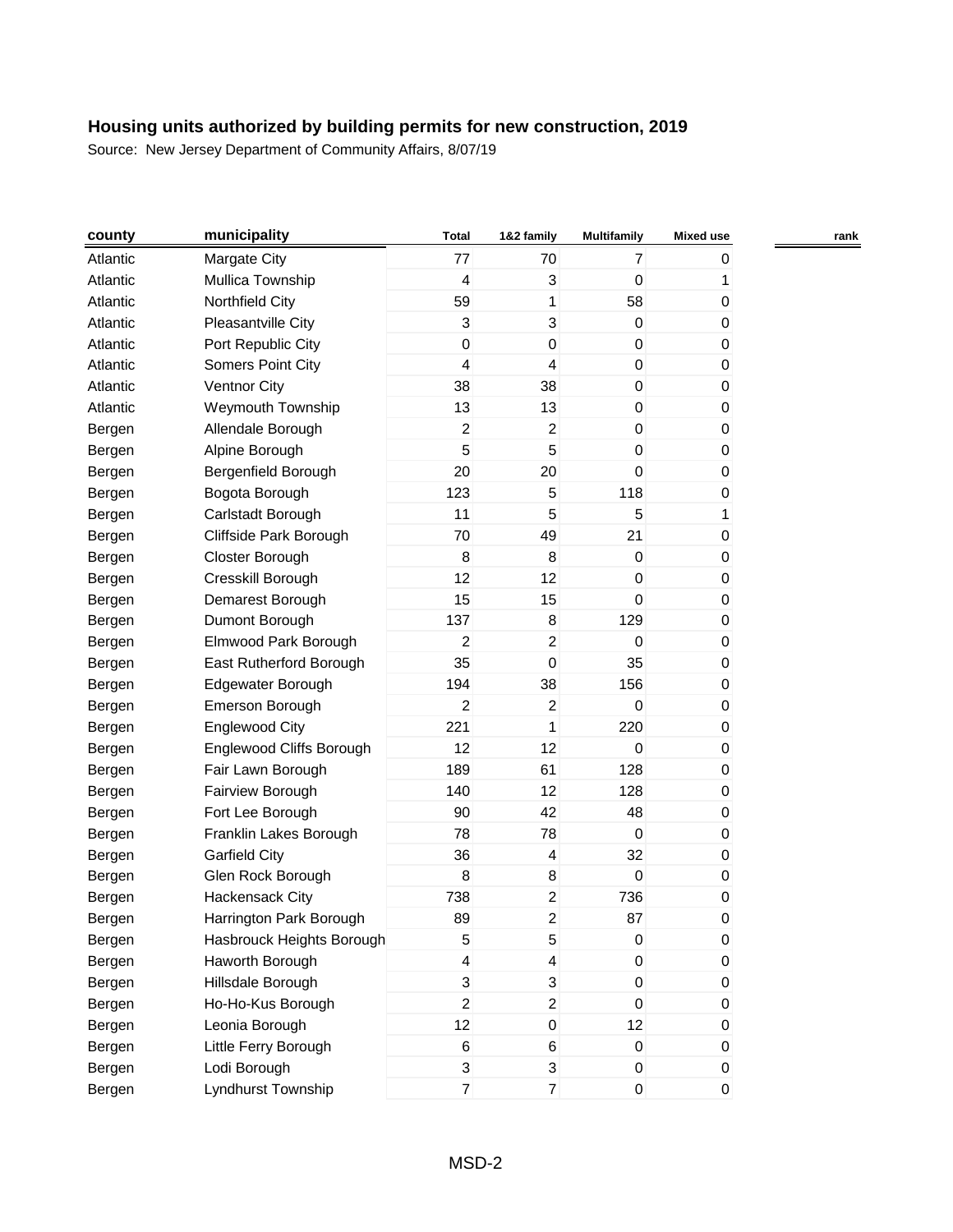| county     | municipality                      | <b>Total</b>     | 1&2 family                | <b>Multifamily</b> | <b>Mixed use</b> | rank |
|------------|-----------------------------------|------------------|---------------------------|--------------------|------------------|------|
| Bergen     | Mahwah Township                   | 16               | 16                        | 0                  | 0                |      |
| Bergen     | Maywood Borough                   | 1                | 1                         | $\boldsymbol{0}$   | 0                |      |
| Bergen     | Midland Park Borough              | 1                | 1                         | 0                  | 0                |      |
| Bergen     | Montvale Borough                  | 22               | 12                        | 10                 | 0                |      |
| Bergen     | Moonachie Borough                 | $\boldsymbol{0}$ | $\mathbf 0$               | 0                  | 0                |      |
| Bergen     | New Milford Borough               | 1                | 1                         | $\boldsymbol{0}$   | 0                |      |
| Bergen     | North Arlington Borough           | 49               | $\mathbf 0$               | 49                 | 0                |      |
| Bergen     | Northvale Borough                 | 1                | 1                         | $\mathbf{0}$       | 0                |      |
| Bergen     | Norwood Borough                   | 42               | 0                         | 42                 | 0                |      |
| Bergen     | Oakland Borough                   | 5                | 5                         | 0                  | 0                |      |
| Bergen     | Old Tappan Borough                | 5                | 5                         | 0                  | 0                |      |
| Bergen     | Oradell Borough                   | 2                | 2                         | $\boldsymbol{0}$   | 0                |      |
| Bergen     | Palisades Park Borough            | 144              | 66                        | 78                 | 0                |      |
| Bergen     | Paramus Borough                   | 34               | 34                        | 0                  | 0                |      |
| Bergen     | Park Ridge Borough                | 242              | $\overline{a}$            | 240                | 0                |      |
| Bergen     | Ramsey Borough                    | $\boldsymbol{0}$ | 0                         | 0                  | 0                |      |
| Bergen     | Ridgefield Borough                | 3                | 3                         | 0                  | 0                |      |
| Bergen     | Ridgefield Park Village           | 0                | $\pmb{0}$                 | 0                  | 0                |      |
| Bergen     | Ridgewood Village                 | $\boldsymbol{9}$ | 9                         | $\mathbf 0$        | 0                |      |
| Bergen     | River Edge Borough                | $\boldsymbol{0}$ | $\pmb{0}$                 | $\boldsymbol{0}$   | 0                |      |
| Bergen     | <b>River Vale Township</b>        | 6                | 6                         | $\boldsymbol{0}$   | 0                |      |
| Bergen     | Rochelle Park Township            | 27               | $\overline{a}$            | 24                 | 1                |      |
| Bergen     | Rockleigh Borough                 | 1                | 1                         | 0                  | 0                |      |
| Bergen     | Rutherford Borough                | 4                | 4                         | $\pmb{0}$          | 0                |      |
| Bergen     | Saddle Brook Township             | $\boldsymbol{9}$ | $\boldsymbol{9}$          | 0                  | 0                |      |
| Bergen     | Saddle River Borough              | 3                | 3                         | $\mathbf 0$        | 0                |      |
| Bergen     | South Hackensack Twp              | $\mathbf 0$      | $\mathbf 0$               | $\boldsymbol{0}$   | 0                |      |
| Bergen     | <b>Teaneck Township</b>           | 10               | 10                        | 0                  | 0                |      |
| Bergen     | <b>Tenafly Borough</b>            | 46               | 46                        | 0                  | 0                |      |
| Bergen     | Teterboro Borough                 | $\boldsymbol{0}$ | $\boldsymbol{0}$          | 0                  | 0                |      |
| Bergen     | <b>Upper Saddle River Borough</b> | 15               | 15                        | $\pmb{0}$          | 0                |      |
| Bergen     | <b>Waldwick Borough</b>           | 8                | 2                         | 6                  | 0                |      |
| Bergen     | <b>Wallington Borough</b>         | 5                | $\mathbf 5$               | $\pmb{0}$          | 0                |      |
| Bergen     | Washington Township               | 3                | 3                         | 0                  | 0                |      |
| Bergen     | Westwood Borough                  | 3                | $\ensuremath{\mathsf{3}}$ | $\pmb{0}$          | 0                |      |
| Bergen     | Woodcliff Lake Borough            | 15               | 15                        | 0                  | 0                |      |
| Bergen     | Wood-Ridge Borough                | 30               | $\pmb{0}$                 | 21                 | 9                |      |
| Bergen     | <b>Wyckoff Township</b>           | 207              | $\overline{7}$            | 199                | 1                |      |
| Burlington | <b>Bass River Township</b>        | 1                | 1                         | $\mathbf 0$        | 0                |      |
| Burlington | <b>Beverly City</b>               | $\pmb{0}$        | $\pmb{0}$                 | $\pmb{0}$          | 0                |      |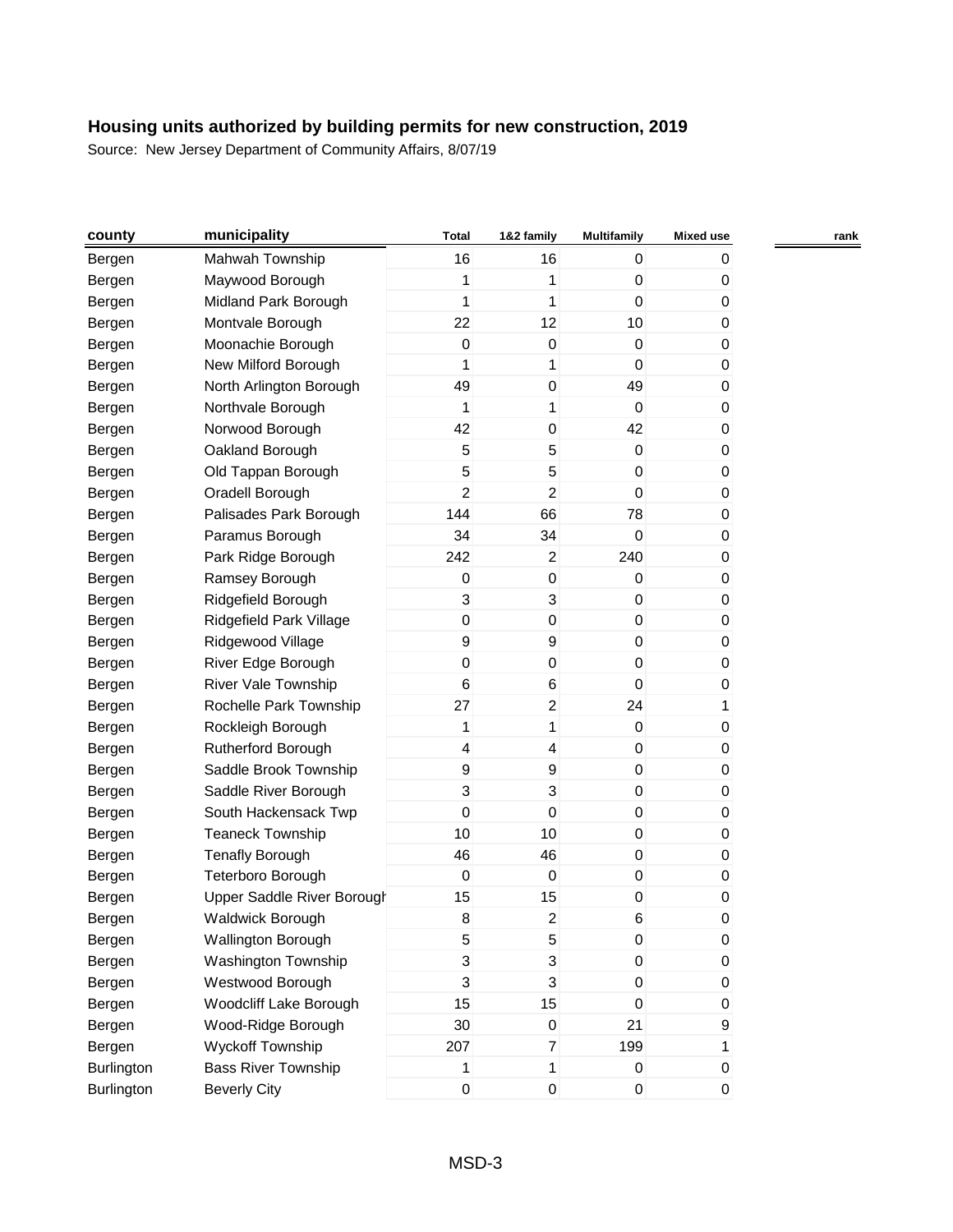| county            | municipality                   | <b>Total</b>     | 1&2 family              | <b>Multifamily</b> | <b>Mixed use</b> | rank |
|-------------------|--------------------------------|------------------|-------------------------|--------------------|------------------|------|
| <b>Burlington</b> | <b>Bordentown City</b>         | $\overline{2}$   | $\overline{c}$          | $\mathbf 0$        | 0                |      |
| <b>Burlington</b> | <b>Bordentown Township</b>     | 0                | $\boldsymbol{0}$        | 0                  | 0                |      |
| Burlington        | <b>Burlington City</b>         | 115              | $\boldsymbol{0}$        | 115                | 0                |      |
| Burlington        | <b>Burlington Township</b>     | 8                | 8                       | $\boldsymbol{0}$   | 0                |      |
| <b>Burlington</b> | <b>Chesterfield Township</b>   | 37               | 37                      | $\mathbf 0$        | 0                |      |
| <b>Burlington</b> | Cinnaminson Township           | 109              | 24                      | 85                 | 0                |      |
| Burlington        | Delanco Township               | 0                | $\boldsymbol{0}$        | $\mathbf 0$        | 0                |      |
| <b>Burlington</b> | Delran Township                | 5                | 5                       | $\mathbf 0$        | 0                |      |
| Burlington        | Eastampton Township            | 154              | 54                      | 100                | 0                |      |
| Burlington        | <b>Edgewater Park Township</b> | 0                | 0                       | 0                  | 0                |      |
| Burlington        | Evesham Township               | 392              | 28                      | 364                | 0                |      |
| Burlington        | Fieldsboro Borough             | 0                | $\boldsymbol{0}$        | 0                  | 0                |      |
| <b>Burlington</b> | Florence Township              | 46               | 46                      | 0                  | 0                |      |
| <b>Burlington</b> | Hainesport Township            | 2                | $\boldsymbol{2}$        | 0                  | 0                |      |
| <b>Burlington</b> | Lumberton Township             | 1                | 1                       | 0                  | 0                |      |
| <b>Burlington</b> | Mansfield Township             | 3                | $\mathbf{3}$            | $\boldsymbol{0}$   | 0                |      |
| Burlington        | Maple Shade Township           | $\overline{c}$   | $\overline{c}$          | 0                  | 0                |      |
| <b>Burlington</b> | <b>Medford Township</b>        | 45               | 45                      | 0                  | 0                |      |
| <b>Burlington</b> | Medford Lakes Borough          | 5                | 5                       | $\boldsymbol{0}$   | 0                |      |
| <b>Burlington</b> | Moorestown Township            | 51               | 46                      | 0                  | 5                |      |
| Burlington        | Mount Holly Township           | $\pmb{0}$        | $\boldsymbol{0}$        | 0                  | 0                |      |
| <b>Burlington</b> | Mount Laurel Township          | 1,347            | 49                      | 1,298              | 0                |      |
| Burlington        | New Hanover Township           | 0                | $\boldsymbol{0}$        | 0                  | 0                |      |
| Burlington        | North Hanover Township         | $\overline{2}$   | $\overline{a}$          | 0                  | 0                |      |
| Burlington        | Palmyra Borough                | $\overline{2}$   | $\sqrt{2}$              | 0                  | 0                |      |
| <b>Burlington</b> | Pemberton Borough              | $\mathsf 0$      | $\pmb{0}$               | $\pmb{0}$          | 0                |      |
| <b>Burlington</b> | Pemberton Township             | 3                | $\sqrt{3}$              | $\mathbf 0$        | 0                |      |
| Burlington        | Riverside Township             | 1                | 1                       | $\boldsymbol{0}$   | 0                |      |
| <b>Burlington</b> | Riverton Borough               | $\mathsf 0$      | $\pmb{0}$               | 0                  | 0                |      |
| <b>Burlington</b> | Shamong Township               | $\pmb{0}$        | $\pmb{0}$               | $\boldsymbol{0}$   | 0                |      |
| Burlington        | Southampton Township           | 0                | $\pmb{0}$               | 0                  | 0                |      |
| Burlington        | Springfield Township           | 0                | $\Omega$                | 0                  | 0                |      |
| Burlington        | <b>Tabernacle Township</b>     | 17               | 17                      | $\pmb{0}$          | 0                |      |
| <b>Burlington</b> | Washington Township            | 0                | $\pmb{0}$               | 0                  | 0                |      |
| Burlington        | Westampton Township            | 4                | $\overline{\mathbf{4}}$ | 0                  | 0                |      |
| <b>Burlington</b> | Willingboro Township           | $\overline{c}$   | $\boldsymbol{2}$        | 0                  | 0                |      |
| <b>Burlington</b> | Woodland Township              | $\pmb{0}$        | $\pmb{0}$               | $\mathbf 0$        | 0                |      |
| <b>Burlington</b> | Wrightstown Borough            | 0                | $\pmb{0}$               | $\pmb{0}$          | 0                |      |
| Camden            | Audubon Borough                | 0                | $\mathbf 0$             | 0                  | 0                |      |
| Camden            | Audubon Park Borough           | $\boldsymbol{0}$ | $\pmb{0}$               | 0                  | 0                |      |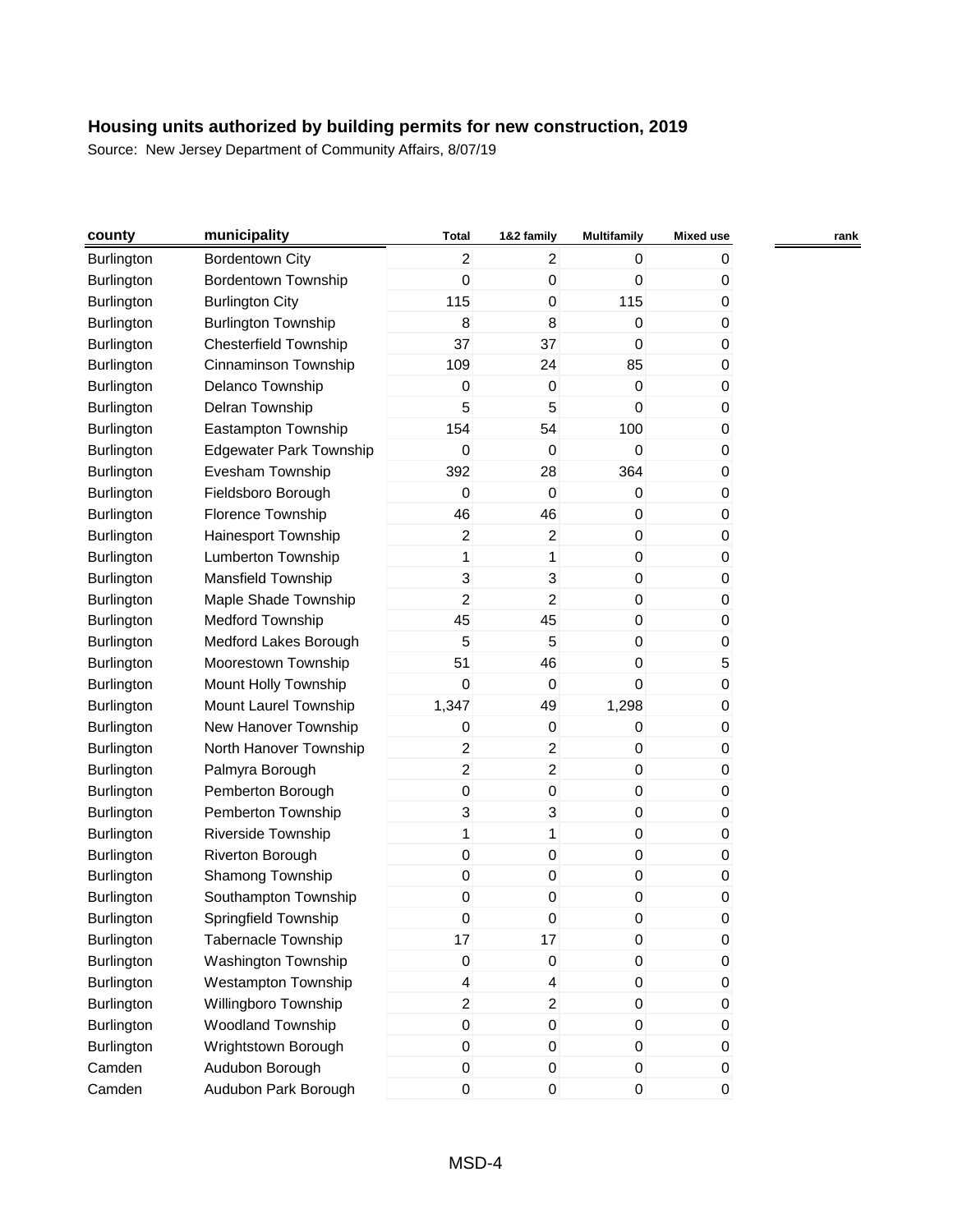| county   | municipality               | <b>Total</b>     | 1&2 family       | <b>Multifamily</b> | <b>Mixed use</b> | rank |
|----------|----------------------------|------------------|------------------|--------------------|------------------|------|
| Camden   | Barrington Borough         | $\overline{4}$   | $\overline{4}$   | 0                  | 0                |      |
| Camden   | Bellmawr Borough           | $\pmb{0}$        | $\mathbf 0$      | $\boldsymbol{0}$   | 0                |      |
| Camden   | Berlin Borough             | 0                | $\mathbf 0$      | 0                  | 0                |      |
| Camden   | <b>Berlin Township</b>     | 56               | 56               | 0                  | 0                |      |
| Camden   | Brooklawn Borough          | 0                | $\mathbf 0$      | $\mathbf 0$        | 0                |      |
| Camden   | Camden City                | 79               | $\overline{7}$   | 72                 | 0                |      |
| Camden   | Cherry Hill Township       | 292              | $\overline{4}$   | 288                | 0                |      |
| Camden   | <b>Chesilhurst Borough</b> | $\overline{3}$   | 3                | $\mathbf 0$        | 0                |      |
| Camden   | Clementon Borough          | 1                | 1                | $\boldsymbol{0}$   | 0                |      |
| Camden   | Collingswood Borough       | $\pmb{0}$        | $\mathbf 0$      | 0                  | 0                |      |
| Camden   | Gibbsboro Borough          | 0                | $\mathbf 0$      | $\boldsymbol{0}$   | 0                |      |
| Camden   | <b>Gloucester City</b>     | 0                | $\mathbf 0$      | $\boldsymbol{0}$   | 0                |      |
| Camden   | <b>Gloucester Township</b> | 41               | 41               | $\boldsymbol{0}$   | 0                |      |
| Camden   | Haddon Township            | 8                | 8                | $\mathbf 0$        | 0                |      |
| Camden   | Haddonfield Borough        | 5                | 5                | $\boldsymbol{0}$   | 0                |      |
| Camden   | Haddon Heights Borough     | 1                | 1                | $\mathbf 0$        | 0                |      |
| Camden   | Hi-nella Borough           | $\pmb{0}$        | $\mathbf 0$      | $\boldsymbol{0}$   | 0                |      |
| Camden   | Laurel Springs Borough     | $\pmb{0}$        | $\mathbf 0$      | $\boldsymbol{0}$   | 0                |      |
| Camden   | Lawnside Borough           | $\pmb{0}$        | $\mathbf 0$      | $\boldsymbol{0}$   | 0                |      |
| Camden   | Lindenwold Borough         | $\overline{2}$   | $\mathbf{1}$     | $\boldsymbol{0}$   | 1                |      |
| Camden   | Magnolia Borough           | $\pmb{0}$        | $\mathbf 0$      | $\mathbf 0$        | 0                |      |
| Camden   | Merchantville Borough      | $\pmb{0}$        | 0                | $\boldsymbol{0}$   | 0                |      |
| Camden   | Mount Ephraim Borough      | 0                | $\mathbf 0$      | 0                  | 0                |      |
| Camden   | Oaklyn Borough             | $\mathbf 0$      | $\mathbf 0$      | $\mathbf 0$        | 0                |      |
| Camden   | Pennsauken Township        | 126              | 11               | 115                | 0                |      |
| Camden   | Pine Hill Borough          | 1                | 1                | $\boldsymbol{0}$   | 0                |      |
| Camden   | Pine Valley Borough        | $\boldsymbol{0}$ | $\mathbf 0$      | $\boldsymbol{0}$   | 0                |      |
| Camden   | Runnemede Borough          | $\pmb{0}$        | $\mathbf 0$      | $\boldsymbol{0}$   | 0                |      |
| Camden   | Somerdale Borough          | $\pmb{0}$        | $\boldsymbol{0}$ | $\boldsymbol{0}$   | 0                |      |
| Camden   | Stratford Borough          | $\boldsymbol{0}$ | $\boldsymbol{0}$ | $\boldsymbol{0}$   | 0                |      |
| Camden   | Tavistock Borough          | $\,0\,$          | $\boldsymbol{0}$ | 0                  | 0                |      |
| Camden   | Voorhees Township          | 3                | 3                | 0                  | 0                |      |
| Camden   | Waterford Township         | 1                | 1                | $\mathbf 0$        | 0                |      |
| Camden   | Winslow Township           | 104              | 34               | 70                 | 0                |      |
| Camden   | Woodlynne Borough          | $\overline{0}$   | $\mathbf 0$      | 0                  | 0                |      |
| Cape May | Avalon Borough             | 72               | 72               | 0                  | 0                |      |
| Cape May | Cape May City              | 22               | 22               | $\boldsymbol{0}$   | 0                |      |
| Cape May | Cape May Point Borough     | $\overline{7}$   | $\overline{7}$   | $\pmb{0}$          | 0                |      |
| Cape May | Dennis Township            | 5                | 5                | $\mathbf 0$        | 0                |      |
| Cape May | Lower Township             | 57               | 49               | 8                  | 0                |      |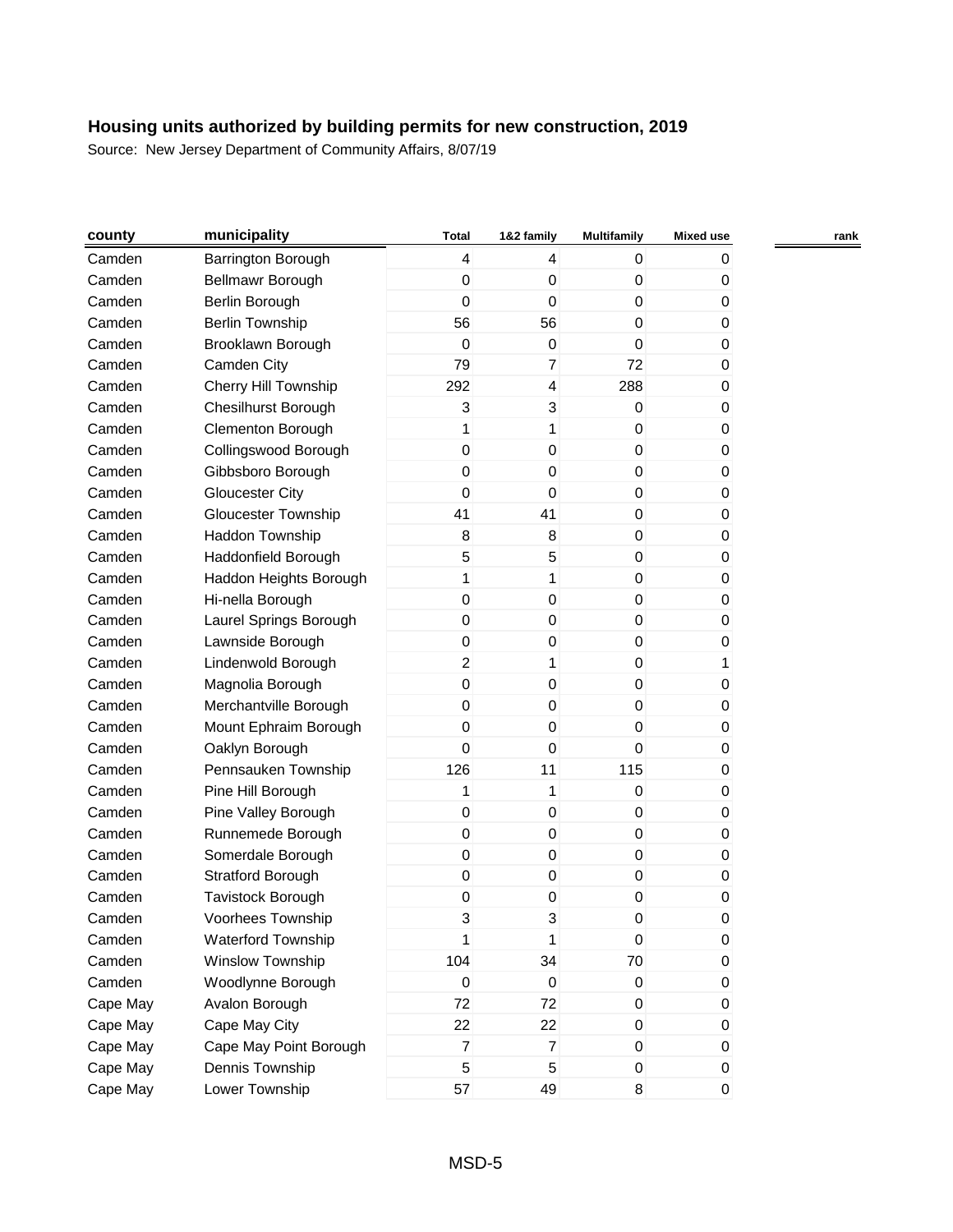| county       | municipality                    | <b>Total</b>     | 1&2 family              | <b>Multifamily</b> | <b>Mixed use</b> | rank |
|--------------|---------------------------------|------------------|-------------------------|--------------------|------------------|------|
| Cape May     | Middle Township                 | 28               | 28                      | 0                  | 0                |      |
| Cape May     | North Wildwood City             | 50               | 46                      | 4                  | 0                |      |
| Cape May     | Ocean City                      | 203              | 185                     | 18                 | 0                |      |
| Cape May     | Sea Isle City                   | 105              | 99                      | $\,6$              | 0                |      |
| Cape May     | Stone Harbor Borough            | 41               | 41                      | $\mathbf 0$        | 0                |      |
| Cape May     | <b>Upper Township</b>           | 19               | 19                      | 0                  | $\pmb{0}$        |      |
| Cape May     | West Cape May Borough           | $\boldsymbol{9}$ | 8                       | 1                  | 0                |      |
| Cape May     | West Wildwood Borough           | 9                | 9                       | $\mathbf 0$        | $\pmb{0}$        |      |
| Cape May     | <b>Wildwood City</b>            | 37               | 22                      | 15                 | 0                |      |
| Cape May     | Wildwood Crest Borough          | 5                | 5                       | 0                  | 0                |      |
| Cape May     | Woodbine Borough                | 9                | 8                       | 0                  | 1                |      |
| Cumberland   | <b>Bridgeton City</b>           | 1                | 1                       | $\boldsymbol{0}$   | 0                |      |
| Cumberland   | <b>Commercial Township</b>      | 1                | 1                       | $\boldsymbol{0}$   | $\pmb{0}$        |      |
| Cumberland   | Deerfield Township              | 1                | 1                       | $\mathbf 0$        | 0                |      |
| Cumberland   | Downe Township                  | $\boldsymbol{0}$ | 0                       | 0                  | 0                |      |
| Cumberland   | <b>Fairfield Township</b>       | 2                | 1                       | $\pmb{0}$          | 1                |      |
| Cumberland   | <b>Greenwich Township</b>       | 0                | 0                       | 0                  | $\pmb{0}$        |      |
| Cumberland   | <b>Hopewell Township</b>        | 2                | $\overline{a}$          | 0                  | 0                |      |
| Cumberland   | Lawrence Township               | 1                | 1                       | $\boldsymbol{0}$   | 0                |      |
| Cumberland   | Maurice River Township          | 2                | $\overline{2}$          | $\boldsymbol{0}$   | $\pmb{0}$        |      |
| Cumberland   | Millville City                  | 15               | 15                      | 0                  | 0                |      |
| Cumberland   | Shiloh Borough                  | $\boldsymbol{0}$ | 0                       | 0                  | $\pmb{0}$        |      |
| Cumberland   | <b>Stow Creek Township</b>      | $\overline{c}$   | $\overline{a}$          | $\boldsymbol{0}$   | 0                |      |
| Cumberland   | <b>Upper Deerfield Township</b> | $\overline{c}$   | $\overline{c}$          | 0                  | $\pmb{0}$        |      |
| Cumberland   | <b>Vineland City</b>            | 97               | 97                      | 0                  | 0                |      |
| Essex        | <b>Belleville Township</b>      | 296              | 8                       | 288                | 0                |      |
| Essex        | <b>Bloomfield Township</b>      | 522              | $\overline{a}$          | 520                | 0                |      |
| Essex        | Caldwell Borough                | 121              | 1                       | 120                | 0                |      |
| Essex        | Cedar Grove Township            | 218              | 218                     | $\mathbf 0$        | $\pmb{0}$        |      |
| Essex        | East Orange City                | 209              | 8                       | 201                | 0                |      |
| Essex        | Essex Fells Borough             | 2                | $\overline{c}$          | 0                  | 0                |      |
| <b>Essex</b> | <b>Fairfield Township</b>       | 34               | 0                       | 34                 | 0                |      |
| Essex        | Glen Ridge Borough              | 106              | $\overline{c}$          | 104                | $\pmb{0}$        |      |
| Essex        | Irvington Township              | 1                | 1                       | 0                  | 0                |      |
| Essex        | Livingston Township             | 72               | 61                      | 11                 | 0                |      |
| Essex        | Maplewood Township              | $\boldsymbol{0}$ | $\pmb{0}$               | $\boldsymbol{0}$   | $\pmb{0}$        |      |
| Essex        | Millburn Township               | 220              | 20                      | 200                | 0                |      |
| Essex        | Montclair Township              | 223              | 12                      | 211                | $\pmb{0}$        |      |
| Essex        | <b>Newark City</b>              | 124              | $\overline{\mathbf{4}}$ | 120                | 0                |      |
| Essex        | North Caldwell Borough          | $77\,$           | 26                      | 51                 | $\pmb{0}$        |      |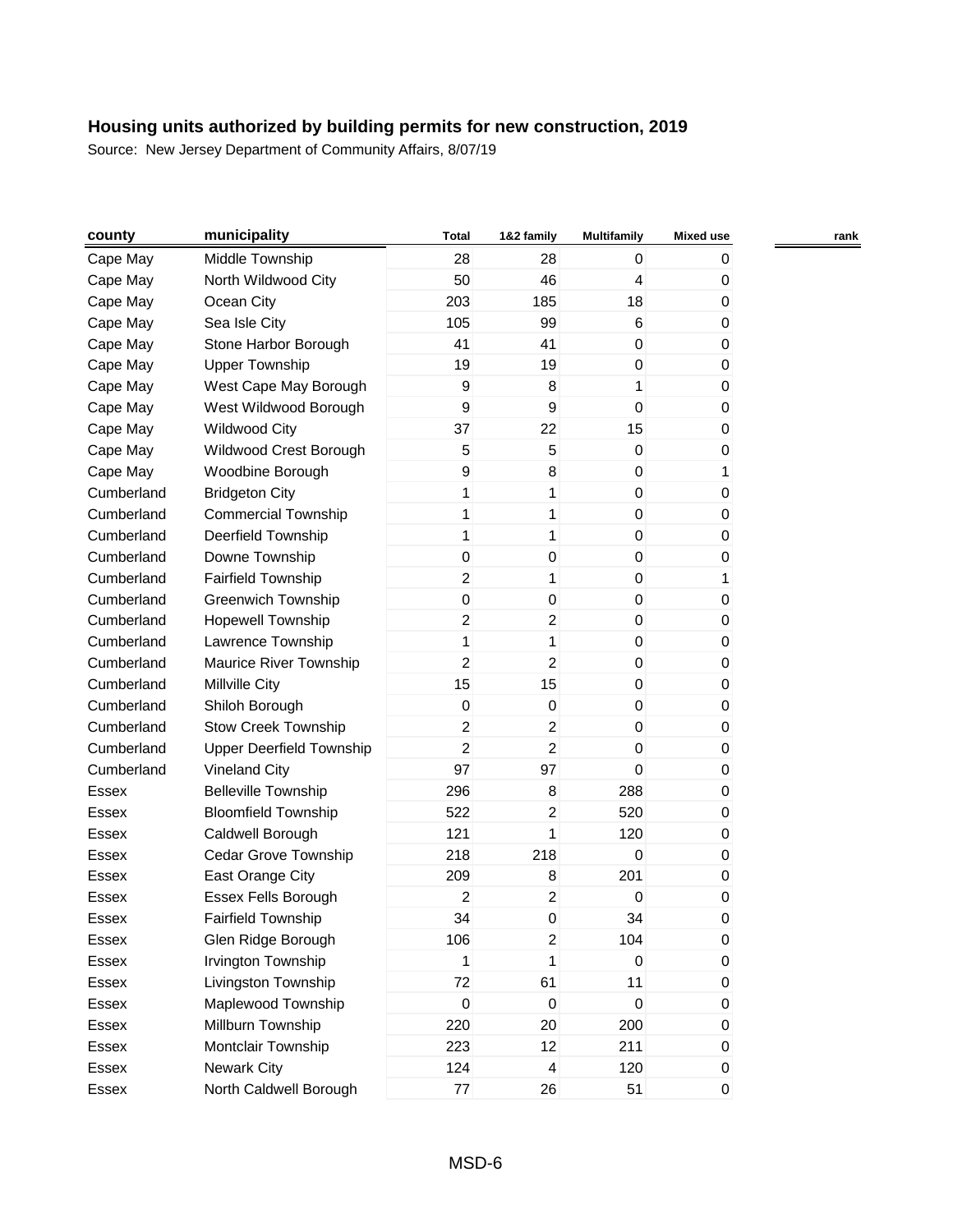| county     | municipality              | <b>Total</b>     | 1&2 family     | <b>Multifamily</b> | <b>Mixed use</b> | rank |
|------------|---------------------------|------------------|----------------|--------------------|------------------|------|
| Essex      | Nutley Township           | 3                | 3              | 0                  | 0                |      |
| Essex      | City of Orange Township   | $\overline{c}$   | 0              | $\overline{c}$     | 0                |      |
| Essex      | Roseland Borough          | 0                | 0              | 0                  | 0                |      |
| Essex      | South Orange Village      | 0                | 0              | 0                  | 0                |      |
| Essex      | Verona Township           | 1                | 1              | $\boldsymbol{0}$   | 0                |      |
| Essex      | West Caldwell Township    | 1                | 1              | 0                  | 0                |      |
| Essex      | West Orange Township      | 6                | 6              | 0                  | 0                |      |
| Gloucester | Clayton Borough           | $\mathbf 0$      | 0              | 0                  | 0                |      |
| Gloucester | Deptford Township         | 18               | 18             | $\mathbf 0$        | 0                |      |
| Gloucester | East Greenwich Township   | 57               | 57             | 0                  | 0                |      |
| Gloucester | <b>Elk Township</b>       | 6                | 6              | 0                  | 0                |      |
| Gloucester | Franklin Township         | 14               | 14             | 0                  | 0                |      |
| Gloucester | Glassboro Borough         | 127              | $\overline{2}$ | 125                | 0                |      |
| Gloucester | <b>Greenwich Township</b> | $\mathbf 0$      | 0              | $\mathbf 0$        | 0                |      |
| Gloucester | Harrison Township         | 17               | 17             | 0                  | 0                |      |
| Gloucester | Logan Township            | $\boldsymbol{0}$ | 0              | $\boldsymbol{0}$   | 0                |      |
| Gloucester | Mantua Township           | 2                | 2              | 0                  | 0                |      |
| Gloucester | Monroe Township           | 91               | 87             | 0                  | 4                |      |
| Gloucester | National Park Borough     | 1                | 1              | $\boldsymbol{0}$   | 0                |      |
| Gloucester | Newfield Borough          | $\boldsymbol{0}$ | 0              | $\mathbf 0$        | 0                |      |
| Gloucester | Paulsboro Borough         | 0                | 0              | $\mathbf 0$        | 0                |      |
| Gloucester | Pitman Borough            | 2                | $\overline{2}$ | 0                  | 0                |      |
| Gloucester | South Harrison Township   | 1                | 1              | 0                  | 0                |      |
| Gloucester | Swedesboro Borough        | 2                | $\overline{c}$ | 0                  | $\pmb{0}$        |      |
| Gloucester | Washington Township       | 48               | 48             | $\mathbf 0$        | 0                |      |
| Gloucester | Wenonah Borough           | $\boldsymbol{0}$ | 0              | $\boldsymbol{0}$   | 0                |      |
| Gloucester | West Deptford Township    | 8                | 8              | $\boldsymbol{0}$   | 0                |      |
| Gloucester | Westville Borough         | 0                | 0              | 0                  | 0                |      |
| Gloucester | <b>Woodbury City</b>      | 1                | 1              | 0                  | 0                |      |
| Gloucester | Woodbury Heights Borough  | 0                | 0              | 0                  | 0                |      |
| Gloucester | Woolwich Township         | 67               | 67             | 0                  | 0                |      |
| Hudson     | <b>Bayonne City</b>       | 974              | 28             | 946                | 0                |      |
| Hudson     | East Newark Borough       | 8                | 8              | $\pmb{0}$          | $\pmb{0}$        |      |
| Hudson     | <b>Guttenberg Town</b>    | 51               | $\overline{a}$ | 45                 | 4                |      |
| Hudson     | Harrison Town             | 589              | 37             | 552                | $\pmb{0}$        |      |
| Hudson     | Hoboken City              | 131              | 0              | 131                | $\pmb{0}$        |      |
| Hudson     | Jersey City               | 6,365            | 588            | 5,777              | 0                |      |
| Hudson     | Kearny Town               | 275              | $\overline{7}$ | 268                | $\pmb{0}$        |      |
| Hudson     | North Bergen Township     | 98               | 8              | 90                 | 0                |      |
| Hudson     | Secaucus Town             | $\mathbf{1}$     | 1              | $\pmb{0}$          | $\pmb{0}$        |      |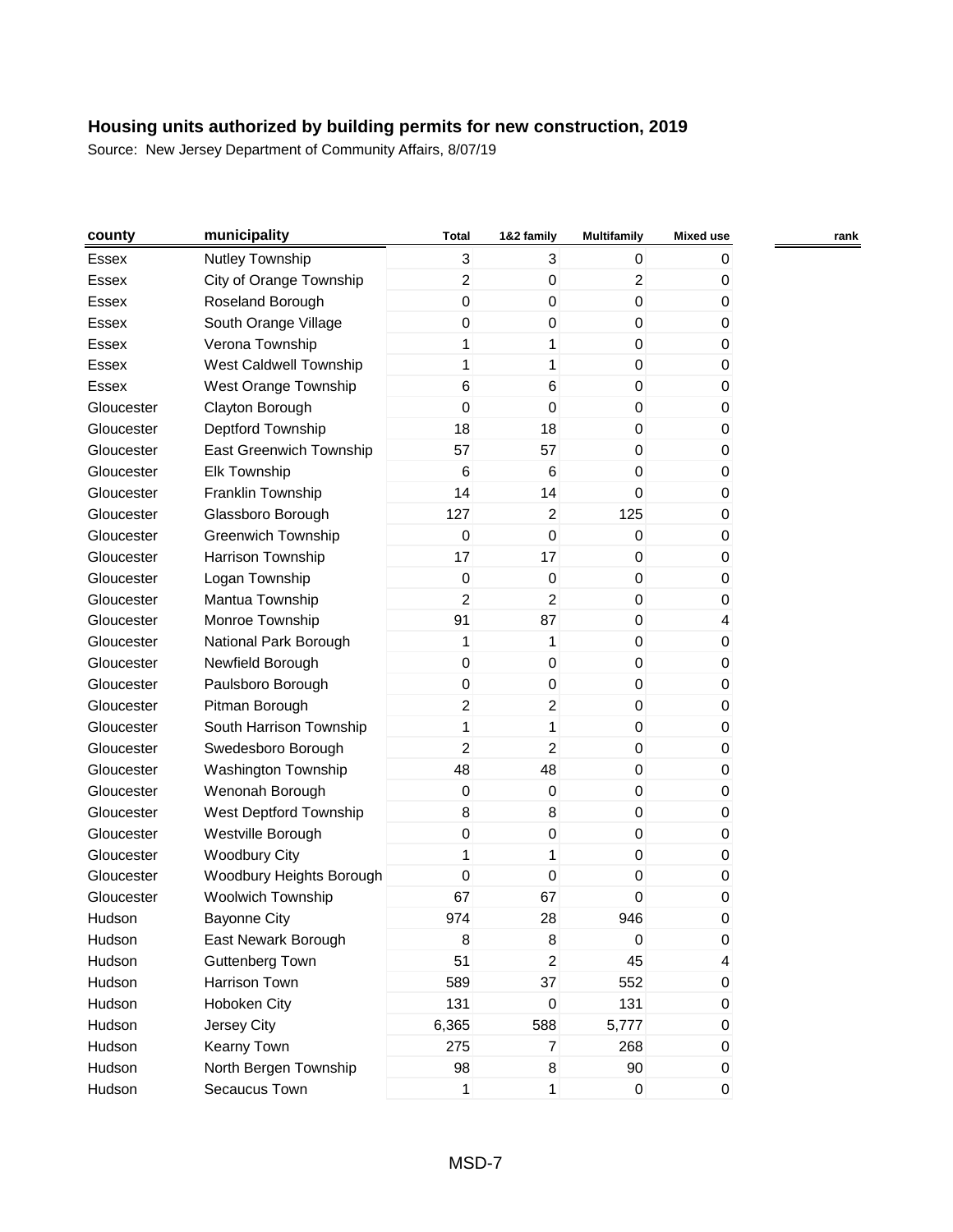| county    | municipality              | <b>Total</b>         | 1&2 family              | <b>Multifamily</b> | <b>Mixed use</b> | rank |
|-----------|---------------------------|----------------------|-------------------------|--------------------|------------------|------|
| Hudson    | <b>Union City</b>         | 50                   | 2                       | 48                 | 0                |      |
| Hudson    | Weehawken Township        | $\mathbf 0$          | $\mathbf 0$             | $\mathbf 0$        | 0                |      |
| Hudson    | West New York Town        | 44                   | $\mathbf 0$             | 44                 | 0                |      |
| Hunterdon | Alexandria Township       | $\overline{2}$       | $\overline{c}$          | $\boldsymbol{0}$   | 0                |      |
| Hunterdon | <b>Bethlehem Township</b> | 3                    | 3                       | 0                  | 0                |      |
| Hunterdon | <b>Bloomsbury Borough</b> | $\mathbf 0$          | $\mathbf 0$             | $\mathbf 0$        | 0                |      |
| Hunterdon | Califon Borough           | 0                    | 0                       | 0                  | 0                |      |
| Hunterdon | Clinton Town              | 0                    | $\boldsymbol{0}$        | 0                  | 0                |      |
| Hunterdon | Clinton Township          | 56                   | $\overline{c}$          | 54                 | 0                |      |
| Hunterdon | Delaware Township         | 1                    | 1                       | 0                  | 0                |      |
| Hunterdon | East Amwell Township      | 3                    | $\mathsf 3$             | $\mathbf 0$        | 0                |      |
| Hunterdon | Flemington Borough        | 1                    | 1                       | $\boldsymbol{0}$   | 0                |      |
| Hunterdon | Franklin Township         | 1                    | 1                       | 0                  | 0                |      |
| Hunterdon | Frenchtown Borough        | 3                    | 3                       | 0                  | 0                |      |
| Hunterdon | Glen Gardner Borough      | $\boldsymbol{0}$     | $\boldsymbol{0}$        | $\pmb{0}$          | 0                |      |
| Hunterdon | Hampton Borough           | 1                    | 1                       | 0                  | 0                |      |
| Hunterdon | High Bridge Borough       | 15                   | $\mathbf 0$             | 15                 | 0                |      |
| Hunterdon | <b>Holland Township</b>   | 1                    | 1                       | $\boldsymbol{0}$   | 0                |      |
| Hunterdon | Kingwood Township         | 6                    | 6                       | $\boldsymbol{0}$   | 0                |      |
| Hunterdon | Lambertville City         | 4                    | $\overline{\mathbf{4}}$ | 0                  | 0                |      |
| Hunterdon | Lebanon Borough           | 0                    | $\mathbf 0$             | 0                  | 0                |      |
| Hunterdon | Lebanon Township          | 3                    | 3                       | 0                  | 0                |      |
| Hunterdon | Milford Borough           | 0                    | 0                       | 0                  | 0                |      |
| Hunterdon | Raritan Township          | 218                  | 78                      | 140                | 0                |      |
| Hunterdon | Readington Township       | 113                  | 41                      | 72                 | 0                |      |
| Hunterdon | Stockton Borough          | 0                    | $\boldsymbol{0}$        | $\boldsymbol{0}$   | 0                |      |
| Hunterdon | Tewksbury Township        | 3                    | $\mathsf 3$             | 0                  | 0                |      |
| Hunterdon | Union Township            | $\overline{c}$       | $\overline{c}$          | 0                  | 0                |      |
| Hunterdon | West Amwell Township      | $\mathbf 0$          | $\mathbf 0$             | 0                  | 0                |      |
| Mercer    | East Windsor Township     | 16                   | $\mathbf 0$             | 16                 | 0                |      |
| Mercer    | <b>Ewing Township</b>     | 36                   | 16                      | 20                 | 0                |      |
| Mercer    | <b>Hamilton Township</b>  | 36                   | 36                      | 0                  | 0                |      |
| Mercer    | <b>Hightstown Borough</b> | 1                    | 1                       | $\pmb{0}$          | 0                |      |
| Mercer    | Hopewell Borough          | $\mathsf 0$          | $\mathbf 0$             | $\pmb{0}$          | 0                |      |
| Mercer    | Hopewell Township         | $\overline{c}$       | $\boldsymbol{2}$        | $\pmb{0}$          | 0                |      |
| Mercer    | Lawrence Township         | 41                   | 41                      | $\pmb{0}$          | 0                |      |
| Mercer    | Pennington Borough        | $\mathbf 0$          | $\boldsymbol{0}$        | $\pmb{0}$          | 0                |      |
| Mercer    | Princeton Borough         | See Princeton (1114) |                         |                    |                  |      |
| Mercer    | Princeton (1114)          | 23                   | 20                      | 3                  | $\mathbf 0$      |      |
| Mercer    | <b>Trenton City</b>       | 47                   | $\pmb{0}$               | 47                 | $\boldsymbol{0}$ |      |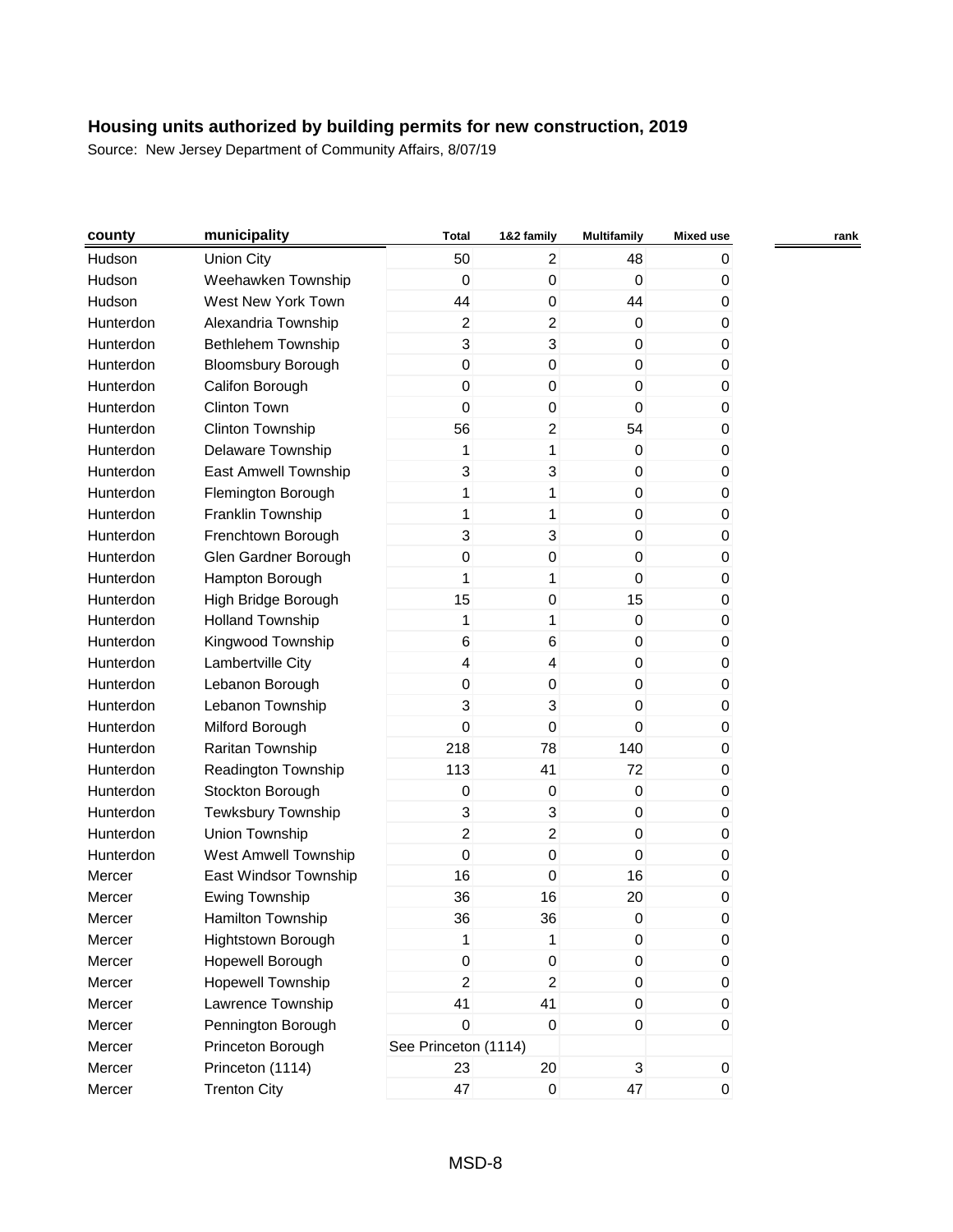| county           | municipality                 | <b>Total</b>     | 1&2 family       | <b>Multifamily</b> | <b>Mixed use</b> |  |
|------------------|------------------------------|------------------|------------------|--------------------|------------------|--|
| Mercer           | Robbinsville Township        | 162              | 26               | 136                | 0                |  |
| Mercer           | West Windsor Township        | 41               | 17               | 24                 | 0                |  |
| Middlesex        | Carteret Borough             | $\mathbf 0$      | $\mathbf 0$      | $\mathbf 0$        | 0                |  |
| Middlesex        | Cranbury Township            | 32               | 15               | 17                 | 0                |  |
| Middlesex        | Dunellen Borough             | $\mathbf 0$      | 0                | $\mathbf 0$        | 0                |  |
| Middlesex        | East Brunswick Township      | 85               | 22               | 63                 | 0                |  |
| <b>Middlesex</b> | Edison Township              | 231              | 59               | 172                | 0                |  |
| Middlesex        | Helmetta Borough             | 1                | 1                | 0                  | 0                |  |
| Middlesex        | <b>Highland Park Borough</b> | $\boldsymbol{0}$ | $\boldsymbol{0}$ | $\boldsymbol{0}$   | 0                |  |
| Middlesex        | Jamesburg Borough            | $\mathbf 0$      | $\mathbf 0$      | $\boldsymbol{0}$   | 0                |  |
| Middlesex        | Old Bridge Township          | 531              | 33               | 498                | 0                |  |
| Middlesex        | Metuchen Borough             | 15               | 15               | $\boldsymbol{0}$   | 0                |  |
| Middlesex        | Middlesex Borough            | 3                | 1                | $\overline{2}$     | 0                |  |
| Middlesex        | Milltown Borough             | 1                | 1                | $\mathbf 0$        | 0                |  |
| Middlesex        | Monroe Township              | 267              | 242              | 25                 | 0                |  |
| Middlesex        | New Brunswick City           | 4                | 4                | $\boldsymbol{0}$   | 0                |  |
| Middlesex        | North Brunswick Township     | 41               | 41               | 0                  | 0                |  |
| Middlesex        | Perth Amboy City             | 31               | 25               | $6\phantom{1}6$    | 0                |  |
| Middlesex        | Piscataway Township          | 145              | 14               | 131                | 0                |  |
| Middlesex        | Plainsboro Township          | 16               | 16               | $\mathbf 0$        | 0                |  |
| Middlesex        | Sayreville Borough           | 137              | 47               | 90                 | 0                |  |
| Middlesex        | South Amboy City             | 10               | 10               | 0                  | 0                |  |
| Middlesex        | South Brunswick Township     | 69               | 69               | $\boldsymbol{0}$   | 0                |  |
| Middlesex        | South Plainfield Borough     | 10               | 10               | 0                  | 0                |  |
| Middlesex        | South River Borough          | $\boldsymbol{2}$ | 1                | $\mathbf{1}$       | 0                |  |
| Middlesex        | Spotswood Borough            | 1                | 1                | $\mathbf 0$        | 0                |  |
| Middlesex        | Woodbridge Township          | 488              | 34               | 453                | 1                |  |
| Monmouth         | Allenhurst Borough           | $\mathbf 0$      | 0                | $\mathbf 0$        | 0                |  |
| Monmouth         | Allentown Borough            | $\mathbf 0$      | 0                | $\mathbf 0$        | 0                |  |
| Monmouth         | <b>Asbury Park City</b>      | 68               | 8                | 60                 | 0                |  |
| Monmouth         | Atlantic Highlands Borough   | 5                | 5                | 0                  | 0                |  |
| Monmouth         | Avon-by-the-Sea Borough      | 17               | 13               | 0                  | 4                |  |
| Monmouth         | Belmar Borough               | 10               | 10               | 0                  | 0                |  |
| Monmouth         | <b>Bradley Beach Borough</b> | 8                | 8                | $\boldsymbol{0}$   | 0                |  |
| Monmouth         | <b>Brielle Borough</b>       | 12               | 12               | 0                  | 0                |  |
| Monmouth         | <b>Colts Neck Township</b>   | 5                | 5                | 0                  | 0                |  |
| Monmouth         | Deal Borough                 | 8                | 8                | $\boldsymbol{0}$   | 0                |  |
| Monmouth         | Eatontown Borough            | 20               | 20               | 0                  | 0                |  |
| Monmouth         | Englishtown Borough          | 2                | $\overline{a}$   | 0                  | 0                |  |
| Monmouth         | Fair Haven Borough           | 13               | 13               | $\pmb{0}$          | 0                |  |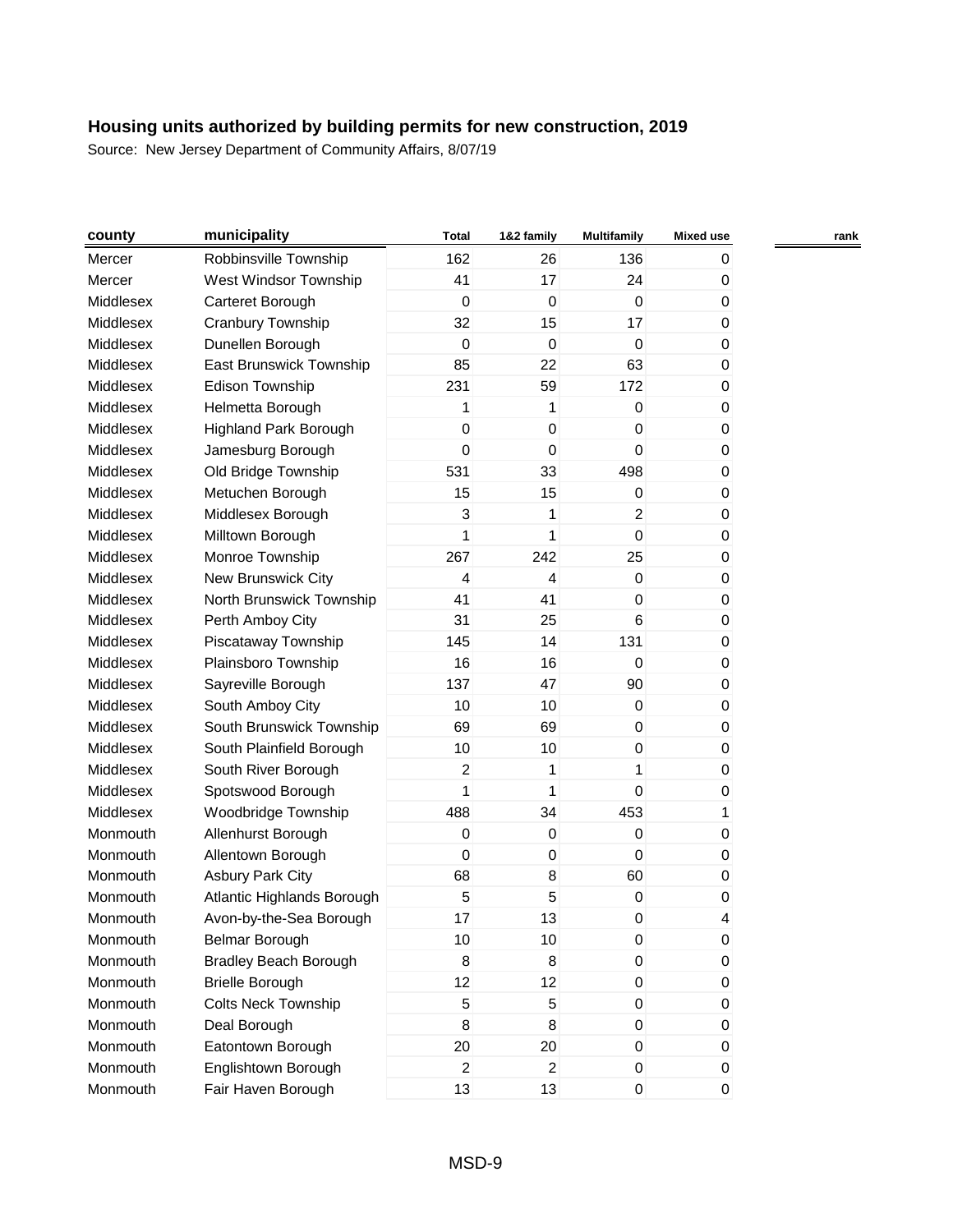| county   | municipality                   | <b>Total</b>   | 1&2 family       | <b>Multifamily</b> | <b>Mixed use</b> | rank |
|----------|--------------------------------|----------------|------------------|--------------------|------------------|------|
| Monmouth | Farmingdale Borough            | 0              | 0                | 0                  | 0                |      |
| Monmouth | Freehold Borough               | 0              | $\mathbf 0$      | $\mathbf 0$        | 0                |      |
| Monmouth | Freehold Township              | 39             | 39               | 0                  | 0                |      |
| Monmouth | Highlands Borough              | 15             | 15               | 0                  | 0                |      |
| Monmouth | <b>Holmdel Township</b>        | 2              | $\overline{2}$   | 0                  | 0                |      |
| Monmouth | Howell Township                | 146            | 74               | 72                 | 0                |      |
| Monmouth | Interlaken Borough             | $\mathbf 0$    | 0                | $\mathbf 0$        | 0                |      |
| Monmouth | Keansburg Borough              | 0              | $\mathbf 0$      | $\mathbf 0$        | 0                |      |
| Monmouth | Keyport Borough                | 12             | 12               | $\mathbf 0$        | 0                |      |
| Monmouth | Little Silver Borough          | 2              | $\overline{c}$   | 0                  | 0                |      |
| Monmouth | Loch Arbour Village            | 1              | 1                | 0                  | 0                |      |
| Monmouth | Long Branch City               | 163            | 52               | 111                | 0                |      |
| Monmouth | Manalapan Township             | $\pmb{0}$      | $\boldsymbol{0}$ | 0                  | 0                |      |
| Monmouth | Manasquan Borough              | 15             | 15               | $\mathbf 0$        | 0                |      |
| Monmouth | Marlboro Township              | 18             | 18               | $\mathbf 0$        | 0                |      |
| Monmouth | Matawan Borough                | 1              | 1                | $\mathbf 0$        | 0                |      |
| Monmouth | Aberdeen Township              | 20             | 20               | 0                  | 0                |      |
| Monmouth | Middletown Township            | 103            | 103              | $\mathbf 0$        | 0                |      |
| Monmouth | Millstone Township             | 13             | 13               | 0                  | 0                |      |
| Monmouth | Monmouth Beach Borough         | 8              | 8                | 0                  | 0                |      |
| Monmouth | Neptune Township               | 115            | 42               | 73                 | 0                |      |
| Monmouth | Neptune City Borough           | 1              | 1                | 0                  | 0                |      |
| Monmouth | <b>Tinton Falls Borough</b>    | 54             | 54               | $\mathbf 0$        | 0                |      |
| Monmouth | Ocean Township                 | 74             | 54               | 20                 | 0                |      |
| Monmouth | Oceanport Borough              | 10             | 10               | $\mathbf 0$        | 0                |      |
| Monmouth | <b>Hazlet Township</b>         | 33             | $\overline{7}$   | 26                 | 0                |      |
| Monmouth | Red Bank Borough               | $\overline{c}$ | $\overline{c}$   | 0                  | 0                |      |
| Monmouth | Roosevelt Borough              | $\mathbf 0$    | 0                | $\mathbf 0$        | 0                |      |
| Monmouth | Rumson Borough                 | 20             | 20               | $\mathbf 0$        | 0                |      |
| Monmouth | Sea Bright Borough             | 24             | 12               | 12                 | 0                |      |
| Monmouth | Sea Girt Borough               | 15             | 14               | 0                  | 1                |      |
| Monmouth | Shrewsbury Borough             | 1              | 1                | 0                  | $\Omega$         |      |
| Monmouth | Shrewsbury Township            | 0              | 0                | 0                  | 0                |      |
| Monmouth | Lake Como Borough              | 6              | 6                | 0                  | 0                |      |
| Monmouth | Spring Lake Borough            | 24             | 24               | 0                  | 0                |      |
| Monmouth | Spring Lake Heights Boro       | 5              | 5                | 0                  | 0                |      |
| Monmouth | Union Beach Borough            | 27             | 27               | 0                  | 0                |      |
| Monmouth | <b>Upper Freehold Township</b> | 3              | 3                | 0                  | 0                |      |
| Monmouth | Wall Township                  | 104            | 19               | 85                 | 0                |      |
| Monmouth | West Long Branch Borough       | 3              | 3                | $\pmb{0}$          | 0                |      |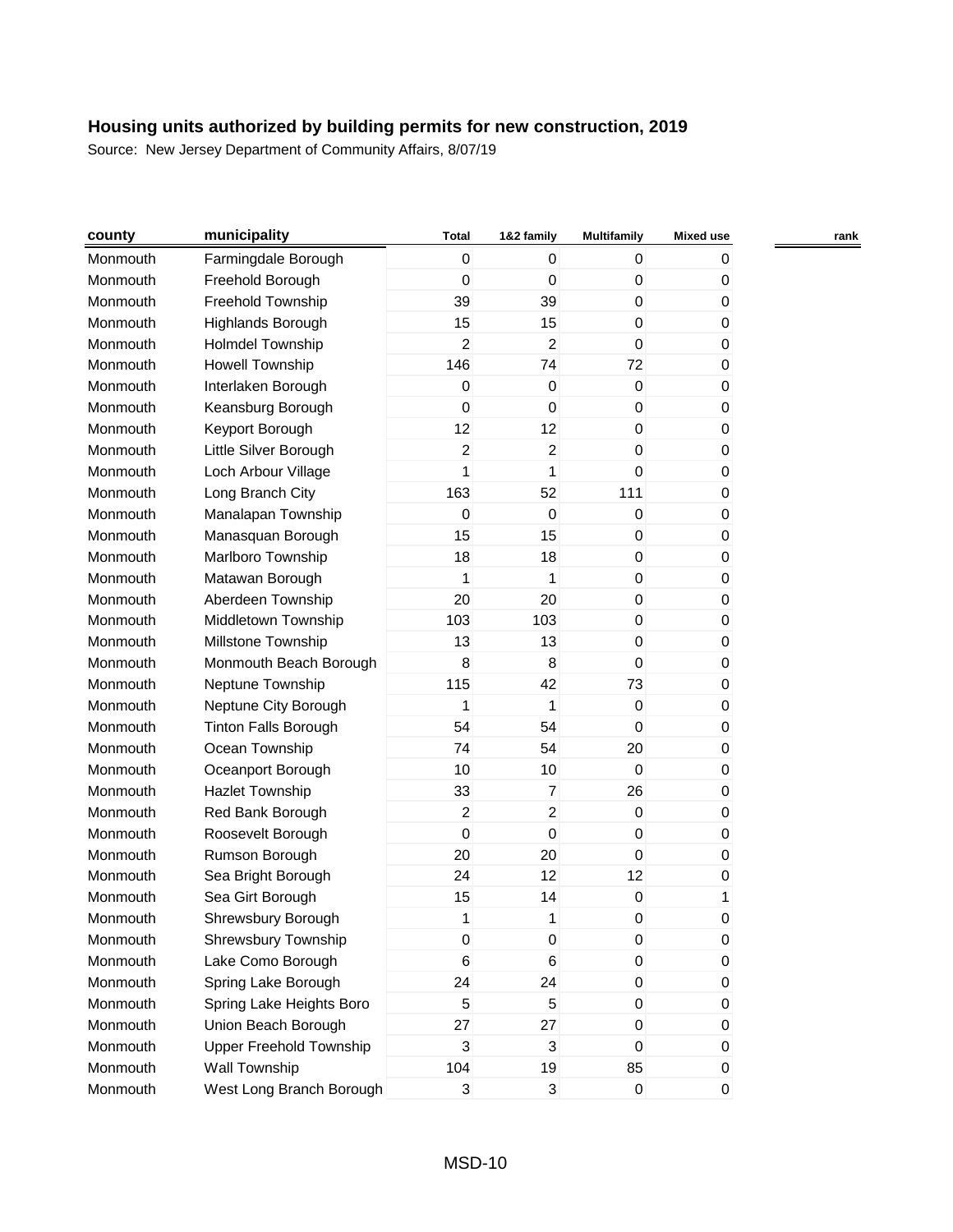| county        | municipality              | <b>Total</b>     | 1&2 family              | <b>Multifamily</b> | <b>Mixed use</b> |  |
|---------------|---------------------------|------------------|-------------------------|--------------------|------------------|--|
| Morris        | Boonton Town              | 1                | 1                       | $\mathbf 0$        | 0                |  |
| Morris        | <b>Boonton Township</b>   | 1                | 1                       | $\boldsymbol{0}$   | 0                |  |
| Morris        | <b>Butler Borough</b>     | 21               | 21                      | 0                  | $\pmb{0}$        |  |
| Morris        | Chatham Borough           | 17               | 17                      | $\boldsymbol{0}$   | 0                |  |
| Morris        | Chatham Township          | 11               | 11                      | $\boldsymbol{0}$   | 0                |  |
| Morris        | Chester Borough           | $\boldsymbol{0}$ | 0                       | $\boldsymbol{0}$   | 0                |  |
| <b>Morris</b> | <b>Chester Township</b>   | 2                | $\overline{a}$          | 0                  | 0                |  |
| Morris        | Denville Township         | 15               | 15                      | $\boldsymbol{0}$   | 0                |  |
| Morris        | Dover Town                | 4                | 4                       | $\mathbf 0$        | 0                |  |
| Morris        | East Hanover Township     | 5                | 5                       | $\boldsymbol{0}$   | 0                |  |
| Morris        | Florham Park Borough      | 152              | 90                      | 62                 | 0                |  |
| Morris        | Hanover Township          | $\,6$            | 6                       | $\boldsymbol{0}$   | $\pmb{0}$        |  |
| Morris        | Harding Township          | 4                | $\overline{\mathbf{4}}$ | $\boldsymbol{0}$   | 0                |  |
| <b>Morris</b> | Jefferson Township        | 3                | 3                       | $\boldsymbol{0}$   | 0                |  |
| Morris        | Kinnelon Borough          | 6                | 6                       | 0                  | 0                |  |
| Morris        | Lincoln Park Borough      | $\mathbf 0$      | 0                       | $\boldsymbol{0}$   | 0                |  |
| Morris        | Madison Borough           | 12               | 12                      | 0                  | 0                |  |
| Morris        | Mendham Borough           | $\boldsymbol{0}$ | 0                       | 0                  | 0                |  |
| Morris        | Mendham Township          | $\boldsymbol{0}$ | 0                       | $\boldsymbol{0}$   | 0                |  |
| Morris        | Mine Hill Township        | 1                | 1                       | $\mathbf 0$        | 0                |  |
| Morris        | Montville Township        | 29               | 29                      | 0                  | 0                |  |
| Morris        | Morris Township           | 129              | 129                     | $\boldsymbol{0}$   | 0                |  |
| Morris        | Morris Plains Borough     | 1                | 1                       | $\boldsymbol{0}$   | 0                |  |
| Morris        | Morristown Town           | 12               | 8                       | 4                  | 0                |  |
| Morris        | Mountain Lakes Borough    | 10               | 10                      | $\mathbf 0$        | 0                |  |
| Morris        | Mount Arlington Borough   | 3                | 3                       | $\boldsymbol{0}$   | 0                |  |
| Morris        | Mount Olive Township      | 90               | 90                      | $\mathbf 0$        | 0                |  |
| Morris        | Netcong Borough           | 68               | $\overline{7}$          | 61                 | 0                |  |
| Morris        | Parsippany-Troy Hills Twp | 31               | 31                      | $\boldsymbol{0}$   | 0                |  |
| Morris        | Long Hill Township        | 1                | 1                       | $\boldsymbol{0}$   | 0                |  |
| Morris        | Pequannock Township       | $\,6$            | 6                       | 0                  | 0                |  |
| <b>Morris</b> | Randolph Township         | 12               | 12                      | 0                  | 0                |  |
| Morris        | Riverdale Borough         | $\boldsymbol{0}$ | 0                       | $\pmb{0}$          | $\pmb{0}$        |  |
| Morris        | Rockaway Borough          | $\mathbf 0$      | 0                       | $\mathbf 0$        | 0                |  |
| Morris        | Rockaway Township         | 122              | 24                      | 98                 | $\pmb{0}$        |  |
| Morris        | Roxbury Township          | 5                | 5                       | 0                  | $\pmb{0}$        |  |
| Morris        | Victory Gardens Borough   | $\boldsymbol{0}$ | 0                       | $\boldsymbol{0}$   | $\pmb{0}$        |  |
| Morris        | Washington Township       | $\overline{c}$   | $\overline{a}$          | $\pmb{0}$          | $\pmb{0}$        |  |
| Morris        | Wharton Borough           | 0                | 0                       | 0                  | 0                |  |
| Ocean         | Barnegat Light Borough    | 15               | 14                      | $\mathbf 0$        | $\mathbf{1}$     |  |
|               |                           |                  |                         |                    |                  |  |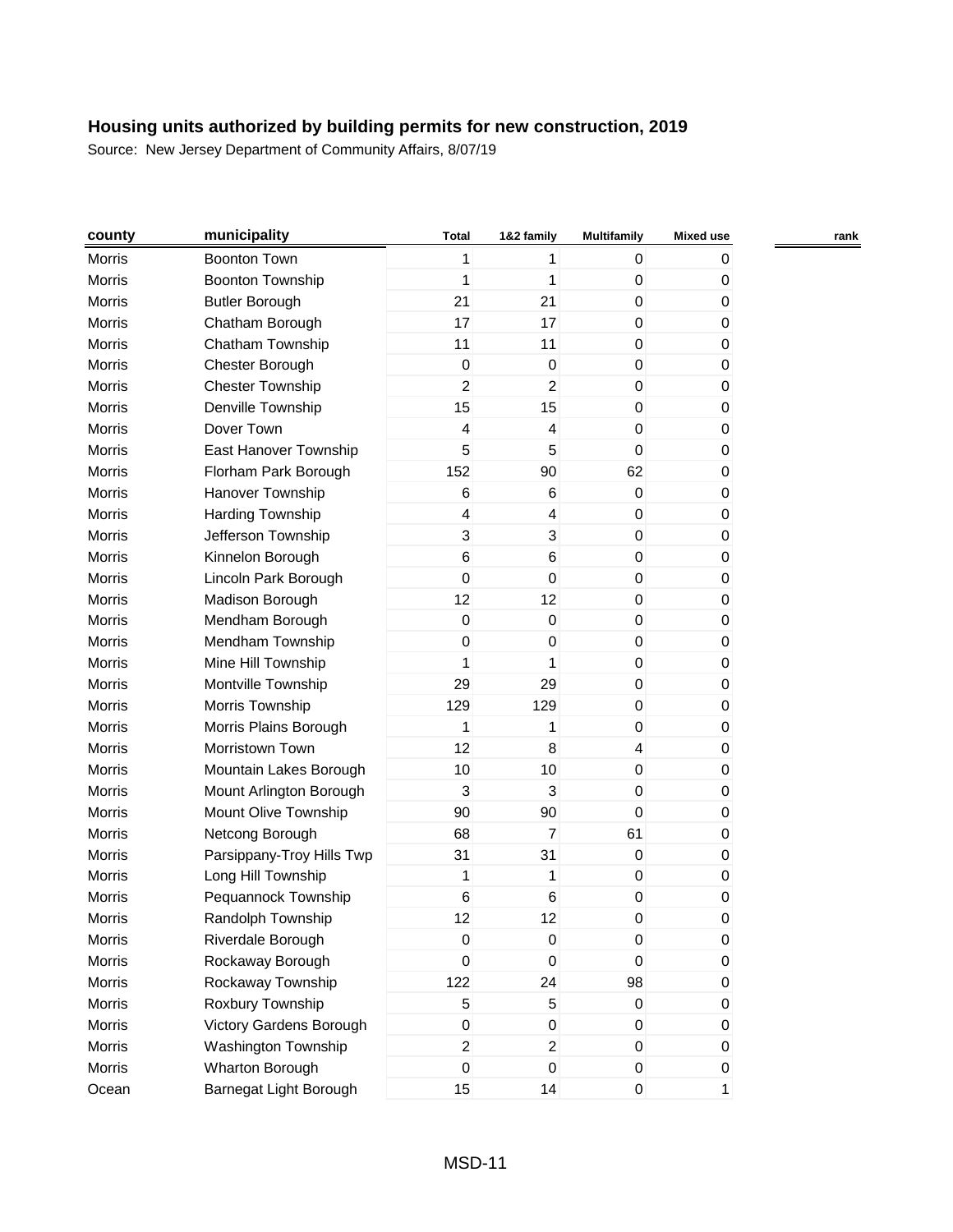| county  | municipality                  | <b>Total</b>             | 1&2 family              | <b>Multifamily</b> | <b>Mixed use</b> | rank |
|---------|-------------------------------|--------------------------|-------------------------|--------------------|------------------|------|
| Ocean   | Bay Head Borough              | 9                        | 9                       | $\mathbf 0$        | 0                |      |
| Ocean   | Beach Haven Borough           | 46                       | 21                      | 24                 | 1                |      |
| Ocean   | Beachwood Borough             | 11                       | 11                      | 0                  | 0                |      |
| Ocean   | <b>Berkeley Township</b>      | 92                       | 91                      | 1                  | 0                |      |
| Ocean   | <b>Brick Township</b>         | 203                      | 202                     | 1                  | 0                |      |
| Ocean   | Toms River Township           | 355                      | 273                     | 82                 | 0                |      |
| Ocean   | Eagleswood Township           | 6                        | 6                       | $\mathbf 0$        | 0                |      |
| Ocean   | Harvey Cedars Borough         | 13                       | 13                      | 0                  | 0                |      |
| Ocean   | <b>Island Heights Borough</b> | 5                        | 5                       | $\boldsymbol{0}$   | 0                |      |
| Ocean   | Jackson Township              | 38                       | 38                      | 0                  | 0                |      |
| Ocean   | Lacey Township                | 120                      | 120                     | 0                  | 0                |      |
| Ocean   | Lakehurst Borough             | $\mathbf 0$              | 0                       | $\mathbf 0$        | 0                |      |
| Ocean   | Lakewood Township             | 374                      | 301                     | 73                 | 0                |      |
| Ocean   | Lavallette Borough            | 30                       | 30                      | $\mathbf 0$        | 0                |      |
| Ocean   | Little Egg Harbor Township    | 28                       | 28                      | 0                  | 0                |      |
| Ocean   | Long Beach Township           | 124                      | 124                     | $\boldsymbol{0}$   | 0                |      |
| Ocean   | Manchester Township           | 14                       | 14                      | 0                  | 0                |      |
| Ocean   | Mantoloking Borough           | 14                       | 14                      | $\boldsymbol{0}$   | 0                |      |
| Ocean   | Ocean Township                | 182                      | 8                       | 174                | 0                |      |
| Ocean   | Ocean Gate Borough            | $\overline{7}$           | $\overline{7}$          | $\boldsymbol{0}$   | 0                |      |
| Ocean   | Pine Beach Borough            | $\boldsymbol{0}$         | $\pmb{0}$               | 0                  | 0                |      |
| Ocean   | <b>Plumsted Township</b>      | $\overline{7}$           | $\overline{7}$          | 0                  | 0                |      |
| Ocean   | Point Pleasant Borough        | 50                       | 42                      | 8                  | 0                |      |
| Ocean   | Point Pleasant Beach Boro     | 14                       | 14                      | $\pmb{0}$          | 0                |      |
| Ocean   | Seaside Heights Borough       | $\mathbf 0$              | $\mathbf 0$             | 0                  | 0                |      |
| Ocean   | Seaside Park Borough          | 17                       | 17                      | $\boldsymbol{0}$   | 0                |      |
| Ocean   | Ship Bottom Borough           | 19                       | 18                      | $\mathbf 0$        | 1                |      |
| Ocean   | South Toms River Borough      | $\mathbf 0$              | 0                       | $\mathbf 0$        | 0                |      |
| Ocean   | <b>Stafford Township</b>      | 176                      | 116                     | 60                 | 0                |      |
| Ocean   | Surf City Borough             | 31                       | 30                      | $\boldsymbol{0}$   | 1                |      |
| Ocean   | <b>Tuckerton Borough</b>      | 15                       | 15                      | 0                  | 0                |      |
| Ocean   | <b>Barnegat Township</b>      | 234                      | 173                     | 61                 | 0                |      |
| Passaic | <b>Bloomingdale Borough</b>   | 1                        | 1                       | $\pmb{0}$          | 0                |      |
| Passaic | <b>Clifton City</b>           | 10                       | 10                      | $\boldsymbol{0}$   | 0                |      |
| Passaic | Haledon Borough               | $\pmb{0}$                | 0                       | $\pmb{0}$          | 0                |      |
| Passaic | Hawthorne Borough             | $\overline{2}$           | $\overline{2}$          | 0                  | 0                |      |
| Passaic | Little Falls Township         | $\overline{\mathcal{L}}$ | $\overline{\mathbf{4}}$ | $\boldsymbol{0}$   | 0                |      |
| Passaic | North Haledon Borough         | $\boldsymbol{0}$         | $\pmb{0}$               | $\boldsymbol{0}$   | 0                |      |
| Passaic | Passaic City                  | 37                       | 15                      | 22                 | 0                |      |
| Passaic | Paterson City                 | 559                      | 60                      | 499                | $\boldsymbol{0}$ |      |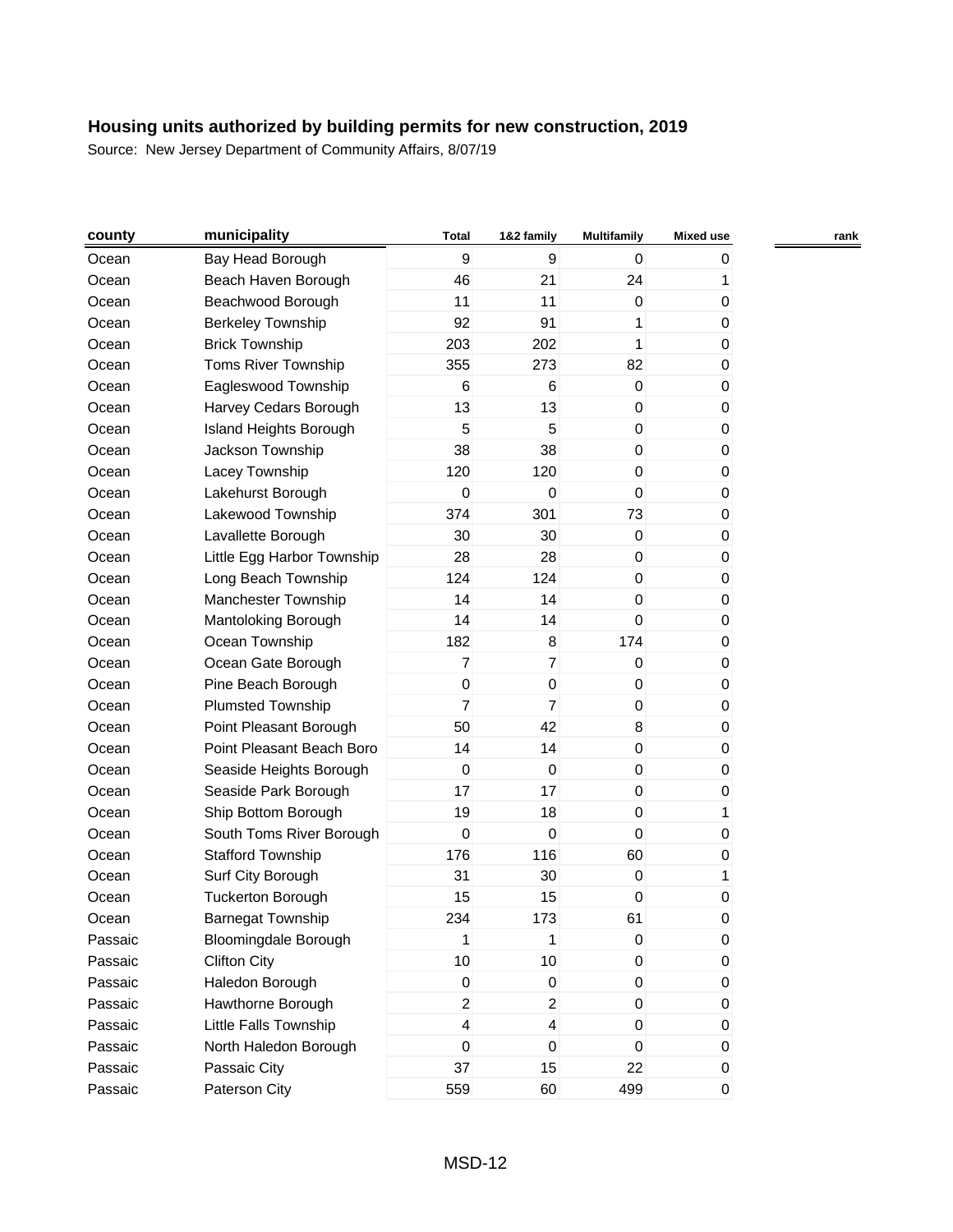| county   | municipality                  | <b>Total</b>              | 1&2 family              | <b>Multifamily</b> | Mixed use | rank |
|----------|-------------------------------|---------------------------|-------------------------|--------------------|-----------|------|
| Passaic  | Pompton Lakes Borough         | 54                        | 0                       | 54                 | 0         |      |
| Passaic  | Prospect Park Borough         | 0                         | $\pmb{0}$               | 0                  | 0         |      |
| Passaic  | Ringwood Borough              | 0                         | 0                       | 0                  | 0         |      |
| Passaic  | Totowa Borough                | 3                         | 3                       | 0                  | 0         |      |
| Passaic  | Wanaque Borough               | 1                         | 1                       | $\pmb{0}$          | 0         |      |
| Passaic  | Wayne Township                | 4                         | $\overline{\mathbf{4}}$ | $\boldsymbol{0}$   | 0         |      |
| Passaic  | West Milford Township         | $\boldsymbol{9}$          | $\boldsymbol{9}$        | 0                  | 0         |      |
| Passaic  | Woodland Park Borough         | $\pmb{0}$                 | 0                       | $\mathbf 0$        | 0         |      |
| Salem    | Alloway Township              | 3                         | 3                       | $\mathbf 0$        | 0         |      |
| Salem    | Elmer Borough                 | 2                         | $\overline{a}$          | 0                  | 0         |      |
| Salem    | Elsinboro Township            | $\boldsymbol{2}$          | $\overline{c}$          | 0                  | 0         |      |
| Salem    | Lower Alloways Creek Twp      | $\ensuremath{\mathsf{3}}$ | 3                       | 0                  | 0         |      |
| Salem    | Mannington Township           | 1                         | 1                       | $\boldsymbol{0}$   | 0         |      |
| Salem    | <b>Oldmans Township</b>       | 0                         | $\pmb{0}$               | 0                  | 0         |      |
| Salem    | Penns Grove Borough           | 3                         | 3                       | $\mathbf 0$        | 0         |      |
| Salem    | Pennsville Township           | 3                         | 3                       | $\mathbf 0$        | 0         |      |
| Salem    | Pilesgrove Township           | 0                         | $\mathbf 0$             | $\boldsymbol{0}$   | 0         |      |
| Salem    | Pittsgrove Township           | 8                         | 8                       | 0                  | 0         |      |
| Salem    | Quinton Township              | $\overline{\mathcal{L}}$  | 4                       | $\mathbf 0$        | 0         |      |
| Salem    | Salem City                    | $\mathbf 0$               | $\boldsymbol{0}$        | $\boldsymbol{0}$   | 0         |      |
| Salem    | <b>Carneys Point Township</b> | 26                        | 26                      | 0                  | 0         |      |
| Salem    | Upper Pittsgrove Township     | 5                         | 5                       | $\mathbf 0$        | 0         |      |
| Salem    | Woodstown Borough             | $\boldsymbol{0}$          | 0                       | $\mathbf 0$        | 0         |      |
| Somerset | <b>Bedminster Township</b>    | 1                         | 1                       | $\boldsymbol{0}$   | 0         |      |
| Somerset | <b>Bernards Township</b>      | 29                        | 5                       | 24                 | 0         |      |
| Somerset | Bernardsville Borough         | 10                        | 6                       | $\overline{4}$     | 0         |      |
| Somerset | Bound Brook Borough           | 3                         | 3                       | $\boldsymbol{0}$   | 0         |      |
| Somerset | <b>Branchburg Township</b>    | 21                        | 21                      | 0                  | 0         |      |
| Somerset | <b>Bridgewater Township</b>   | 27                        | 27                      | 0                  | 0         |      |
| Somerset | Far Hills Borough             | $\mathbf 0$               | $\mathbf 0$             | $\mathbf 0$        | 0         |      |
| Somerset | Franklin Township             | 190                       | 39                      | 151                | 0         |      |
| Somerset | Green Brook Township          | 69                        | $\overline{c}$          | 67                 | 0         |      |
| Somerset | Hillsborough Township         | 109                       | 68                      | 41                 | 0         |      |
| Somerset | Manville Borough              | 5                         | 5                       | $\mathbf{0}$       | 0         |      |
| Somerset | Millstone Borough             | $\mathbf 0$               | $\pmb{0}$               | 0                  | 0         |      |
| Somerset | Montgomery Township           | 128                       | 42                      | 86                 | 0         |      |
| Somerset | North Plainfield Borough      | $\pmb{0}$                 | $\pmb{0}$               | $\mathbf 0$        | 0         |      |
| Somerset | Peapack and Gladstone Bor     | $\pmb{0}$                 | $\pmb{0}$               | $\pmb{0}$          | 0         |      |
| Somerset | Raritan Borough               | $\overline{c}$            | $\overline{c}$          | $\mathbf 0$        | 0         |      |
| Somerset | Rocky Hill Borough            | $\overline{2}$            | $\overline{2}$          | $\overline{0}$     | 0         |      |
|          |                               |                           |                         |                    |           |      |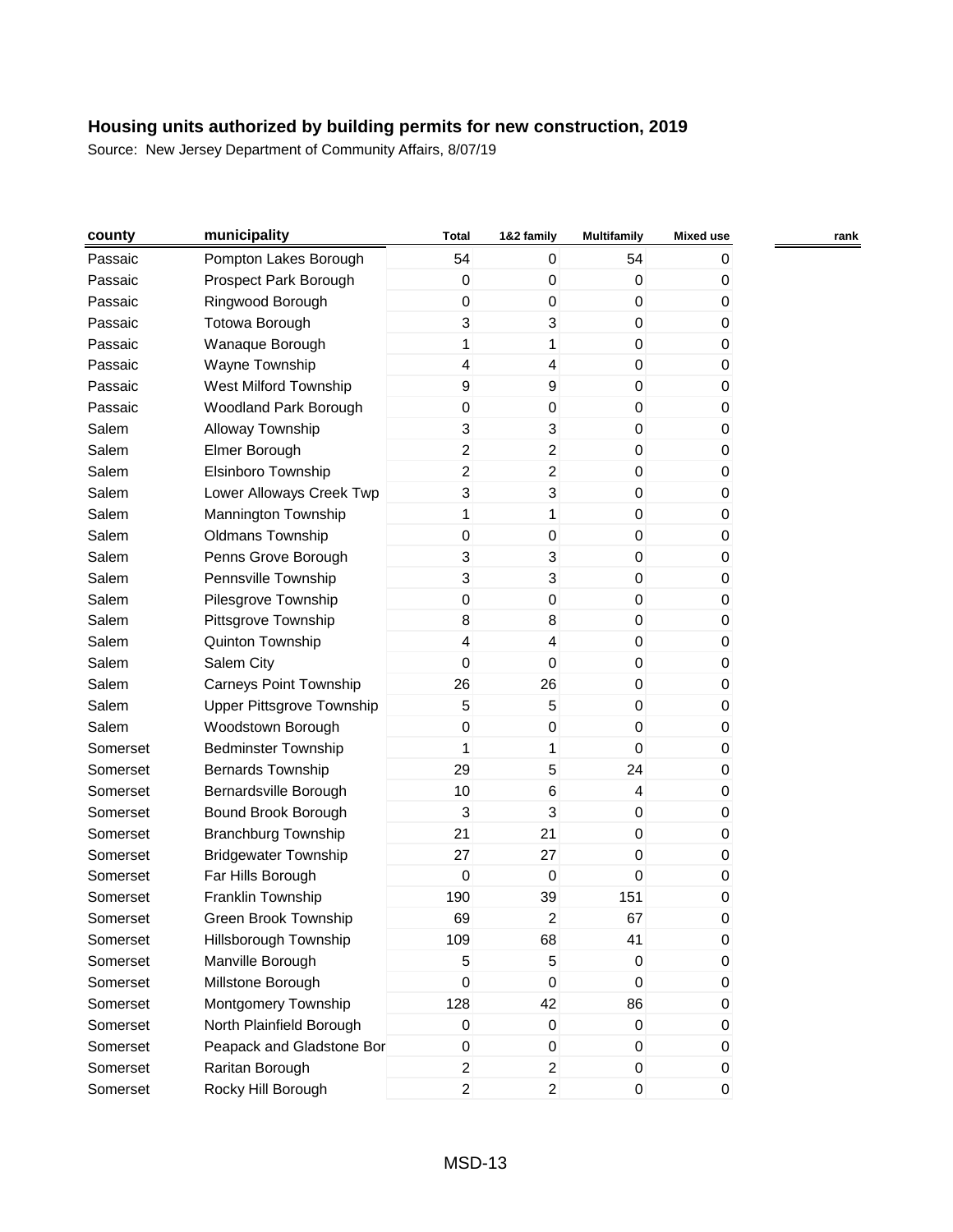| county        | municipality                     | <b>Total</b>     | 1&2 family                | <b>Multifamily</b> | <b>Mixed use</b> | rank |
|---------------|----------------------------------|------------------|---------------------------|--------------------|------------------|------|
| Somerset      | Somerville Borough               | 122              | 4                         | 118                | 0                |      |
| Somerset      | South Bound Brook Boro           | 3                | 3                         | $\pmb{0}$          | 0                |      |
| Somerset      | Warren Township                  | 23               | 21                        | 0                  | $\overline{c}$   |      |
| Somerset      | Watchung Borough                 | 13               | 13                        | $\mathbf 0$        | 0                |      |
| <b>Sussex</b> | Andover Borough                  | $\mathbf 0$      | $\boldsymbol{0}$          | $\boldsymbol{0}$   | 0                |      |
| Sussex        | Andover Township                 | 1                | 1                         | 0                  | 0                |      |
| <b>Sussex</b> | <b>Branchville Borough</b>       | $\boldsymbol{0}$ | $\pmb{0}$                 | 0                  | 0                |      |
| <b>Sussex</b> | <b>Byram Township</b>            | $\overline{c}$   | $\overline{a}$            | $\pmb{0}$          | 0                |      |
| <b>Sussex</b> | Frankford Township               | $\overline{7}$   | $\overline{7}$            | $\boldsymbol{0}$   | 0                |      |
| Sussex        | Franklin Borough                 | $\boldsymbol{0}$ | $\mathbf 0$               | 0                  | 0                |      |
| <b>Sussex</b> | Fredon Township                  | 1                | 1                         | $\mathbf 0$        | 0                |      |
| <b>Sussex</b> | Green Township                   | $\boldsymbol{0}$ | $\mathbf 0$               | $\boldsymbol{0}$   | 0                |      |
| <b>Sussex</b> | Hamburg Borough                  | $\overline{c}$   | $\overline{a}$            | $\boldsymbol{0}$   | 0                |      |
| <b>Sussex</b> | Hampton Township                 | 3                | $\mathbf{3}$              | 0                  | 0                |      |
| <b>Sussex</b> | Hardyston Township               | 13               | 13                        | $\mathbf 0$        | 0                |      |
| <b>Sussex</b> | Hopatcong Borough                | $\,6$            | 6                         | $\boldsymbol{0}$   | 0                |      |
| <b>Sussex</b> | Lafayette Township               | $\overline{c}$   | 2                         | 0                  | 0                |      |
| <b>Sussex</b> | Montague Township                | $\mathbf 0$      | $\pmb{0}$                 | $\pmb{0}$          | 0                |      |
| <b>Sussex</b> | Newton Town                      | 22               | 22                        | $\boldsymbol{0}$   | 0                |      |
| <b>Sussex</b> | Ogdensburg Borough               | $\boldsymbol{0}$ | $\pmb{0}$                 | $\boldsymbol{0}$   | 0                |      |
| <b>Sussex</b> | Sandyston Township               | $\Omega$         | 0                         | $\mathbf 0$        | 0                |      |
| <b>Sussex</b> | Sparta Township                  | 134              | 114                       | 20                 | 0                |      |
| <b>Sussex</b> | Stanhope Borough                 | 1                | 1                         | $\boldsymbol{0}$   | 0                |      |
| <b>Sussex</b> | <b>Stillwater Township</b>       | 1                | 1                         | 0                  | 0                |      |
| <b>Sussex</b> | Sussex Borough                   | $\boldsymbol{0}$ | $\pmb{0}$                 | 0                  | 0                |      |
| <b>Sussex</b> | Vernon Township                  | $\overline{2}$   | $\overline{a}$            | $\boldsymbol{0}$   | 0                |      |
| <b>Sussex</b> | Walpack Township                 | $\pmb{0}$        | $\mathbf 0$               | $\boldsymbol{0}$   | 0                |      |
| Sussex        | Wantage Township                 | 8                | 8                         | $\mathbf 0$        | 0                |      |
| Union         | <b>Berkeley Heights Township</b> | 13               | 13                        | 0                  | 0                |      |
| Union         | Clark Township                   | 5                | 5                         | $\mathbf 0$        | 0                |      |
| Union         | Cranford Township                | 62               | 8                         | 54                 | 0                |      |
| Union         | <b>Elizabeth City</b>            | 503              | 76                        | 427                | 0                |      |
| Union         | Fanwood Borough                  | 4                | 4                         | $\boldsymbol{0}$   | 0                |      |
| Union         | Garwood Borough                  | 291              | 1                         | 290                | 0                |      |
| Union         | Hillside Township                | 0                | $\pmb{0}$                 | $\pmb{0}$          | 0                |      |
| Union         | Kenilworth Borough               | 3                | 3                         | 0                  | 0                |      |
| Union         | <b>Linden City</b>               | 266              | 32                        | 234                | 0                |      |
| Union         | Mountainside Borough             | 3                | $\ensuremath{\mathsf{3}}$ | $\pmb{0}$          | 0                |      |
| Union         | New Providence Borough           | 17               | 17                        | 0                  | 0                |      |
| Union         | <b>Plainfield City</b>           | $\pmb{0}$        | $\mathbf 0$               | $\pmb{0}$          | $\boldsymbol{0}$ |      |